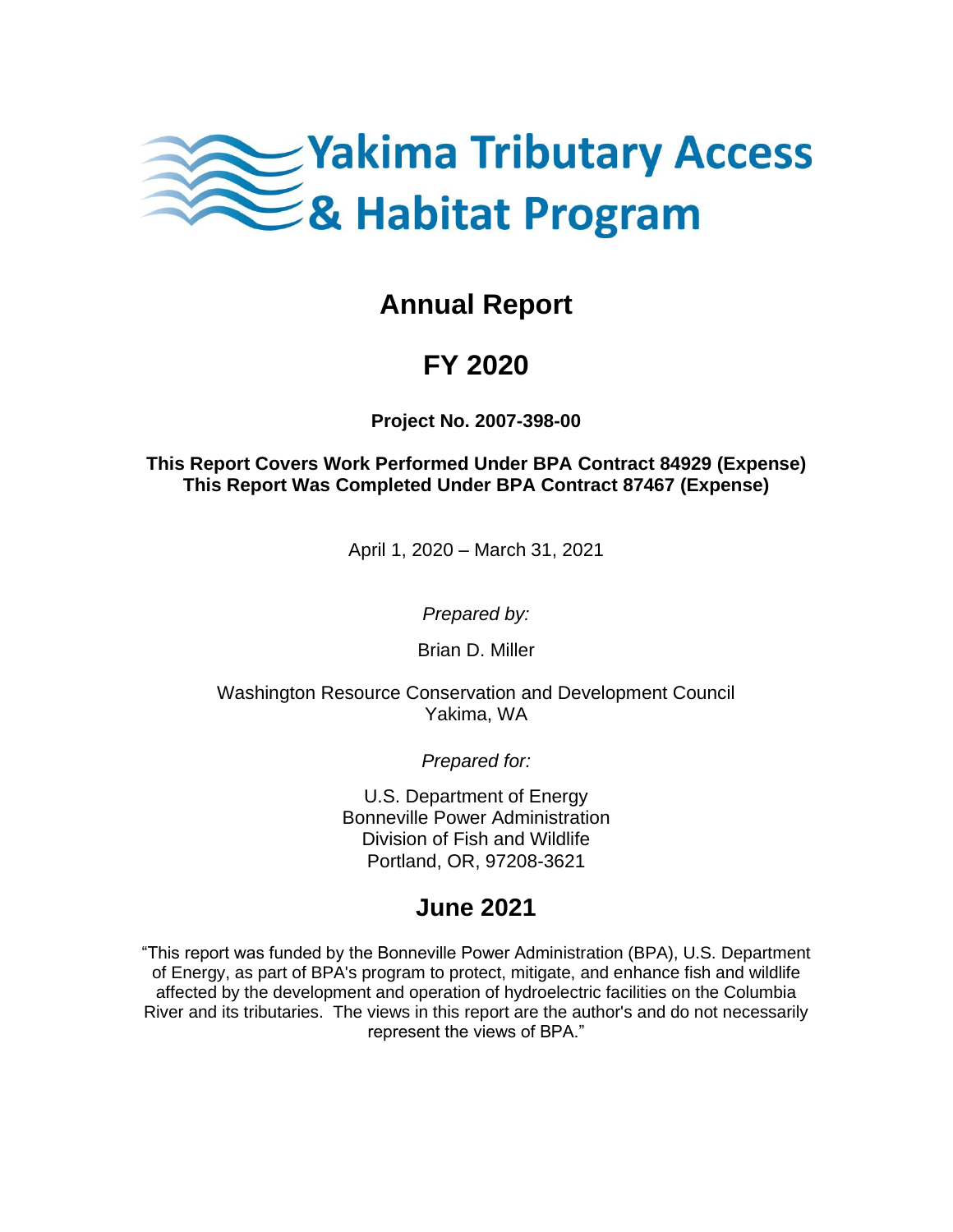

### **EXECUTIVE SUMMARY**

The Yakima Tributary Access & Habitat Program was formed in 2001 in response to the listing of Middle Columbia River steelhead and bull trout under the Endangered Species Act. The objectives of the program are to screen surface water diversions, restore fish passage and enhance salmonid habitat. The focus of the program is on Yakima River tributaries that historically supported salmonids and on riparian areas where fish passage is restored. The YTAHP fills a unique and important role in salmonid recovery by facilitating a voluntary program in which private landowners can come into compliance with fish screening and passage laws.

Since its inception and first BPA contract in 2002, and early projects in 2003 YTAHP has:

- Implemented 207 projects in Yakima River tributaries.
- Restored fish passage to 238 miles of Yakima River tributary habitat used by salmonids for spawning and rearing.
- Screened 448 cubic feet per second (58,764 acre feet) of water.
- Trusted 67.5 cfs (3,787 acre feet) of water to instream flow.
- Revegetated 219 acres and 16.6 miles of stream.
- Expended \$14.1 million toward habitat restoration.
- Leveraged \$24.5 million in funding from other sources as match for project implementation.

This report covers program activity for FY 2020 from April 1, 2020 through March 31, 2021 and includes one contract between the Washington Resource Conservation & Development Council (RC&D) and Bonneville Power Administration (BPA). The YTAHP project number is 2007-398-00 and the contract number for this period is 84929 (Expense).

The funding from BPA supports YTAHP activities described in this report and enables YTAHP to construct projects as well as maintain program planning and administration, support project development, including planning, design and permitting, and conduct landowner outreach and coordination. Additionally, YTAHP participants may apply to other funding sources to enhance project implementation capabilities. These supplemental sources include Natural Resources Conservation Service, WA Salmon Recovery Funding Board, WA Fish Barrier Removal Board, WA Department of Ecology, and other local, state and federal programs.

The RC&D maintains contracts with the following YTAHP participating entities: Kittitas County Conservation District (KCCD), North Yakima Conservation District (NYCD), and the Washington Department of Fish and Wildlife (WDFW). These contracts are supported by funding from BPA. Additional YTAHP partners include the Kittitas Conservation Trust (KCT), Mid-Columbia Fisheries Enhancement Group (MCFEG), Yakama Nation (YN), and Benton Conservation District that may or may not have project-specific direct contracts for services, but attend YTAHP meetings, seek permit assistance and collaborate on various project elements, such as permits, design or revegetation.

BPA funding for FY 2020 supported the implementation of 4 fish passage and habitat restoration projects, ongoing riparian vegetation and site stewardship on 4 projects and provided significant work toward project development, permits, design and/or funding for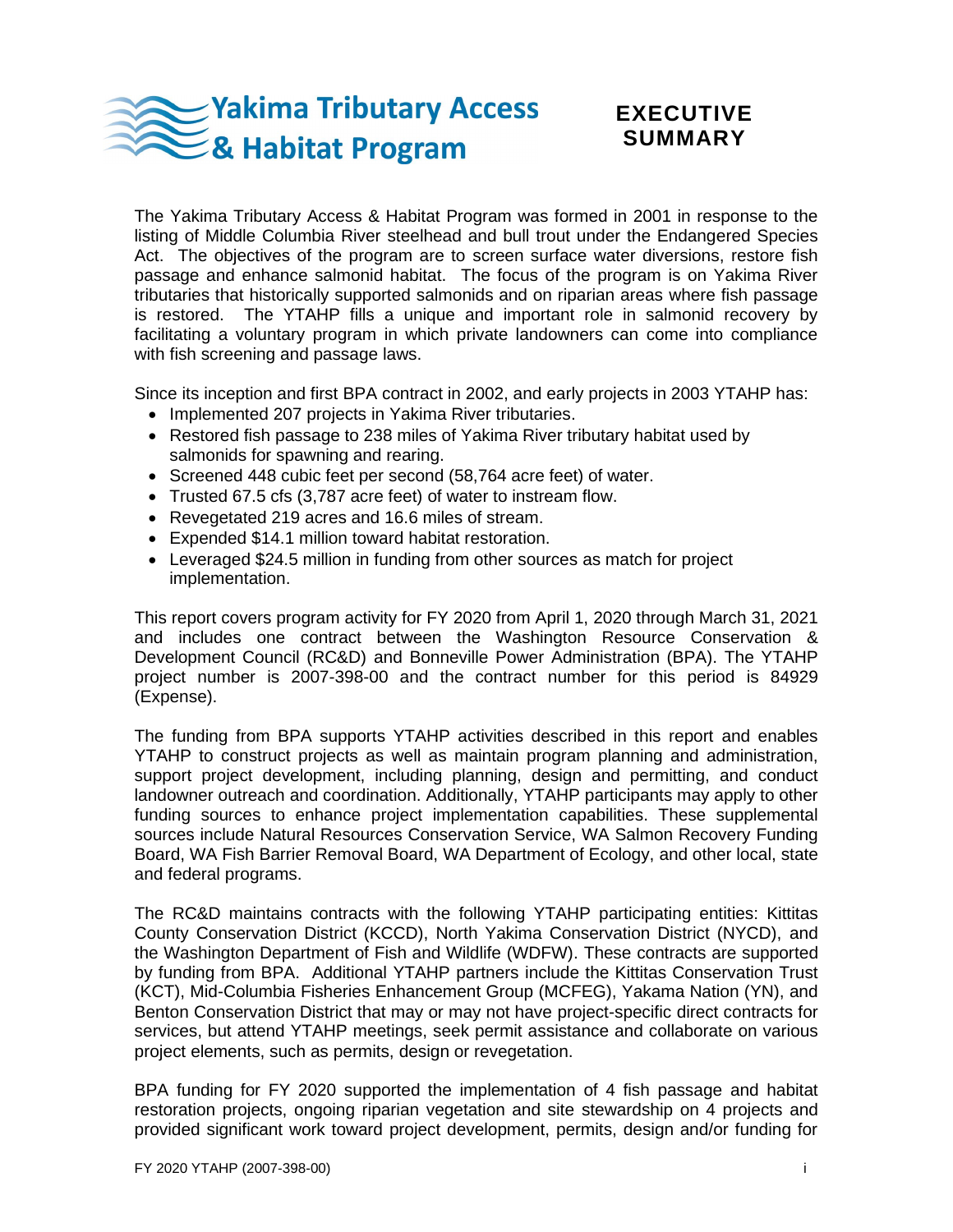an additional 11 projects. The projects completed in FY 2020 cumulatively resulted in screening 3.0 cfs of diverted surface water, restoring fish passage to .9 mile of tributary habitat and installing over .4 mile of riparian planting on four streams in the Yakima Basin. YTAHP also leveraged over \$1,263,000 in funding from other sources committed to project implementation.

The report summary includes links to previous YTAHP Annual Reports, the YTAHP Strategic Plan and YTAHP Biological Monitoring Reports. The following is a list of YTAHP accomplishments for FY 2020, including constructed projects, and projects receiving ongoing revegetation maintenance, and/or or significant planning activity.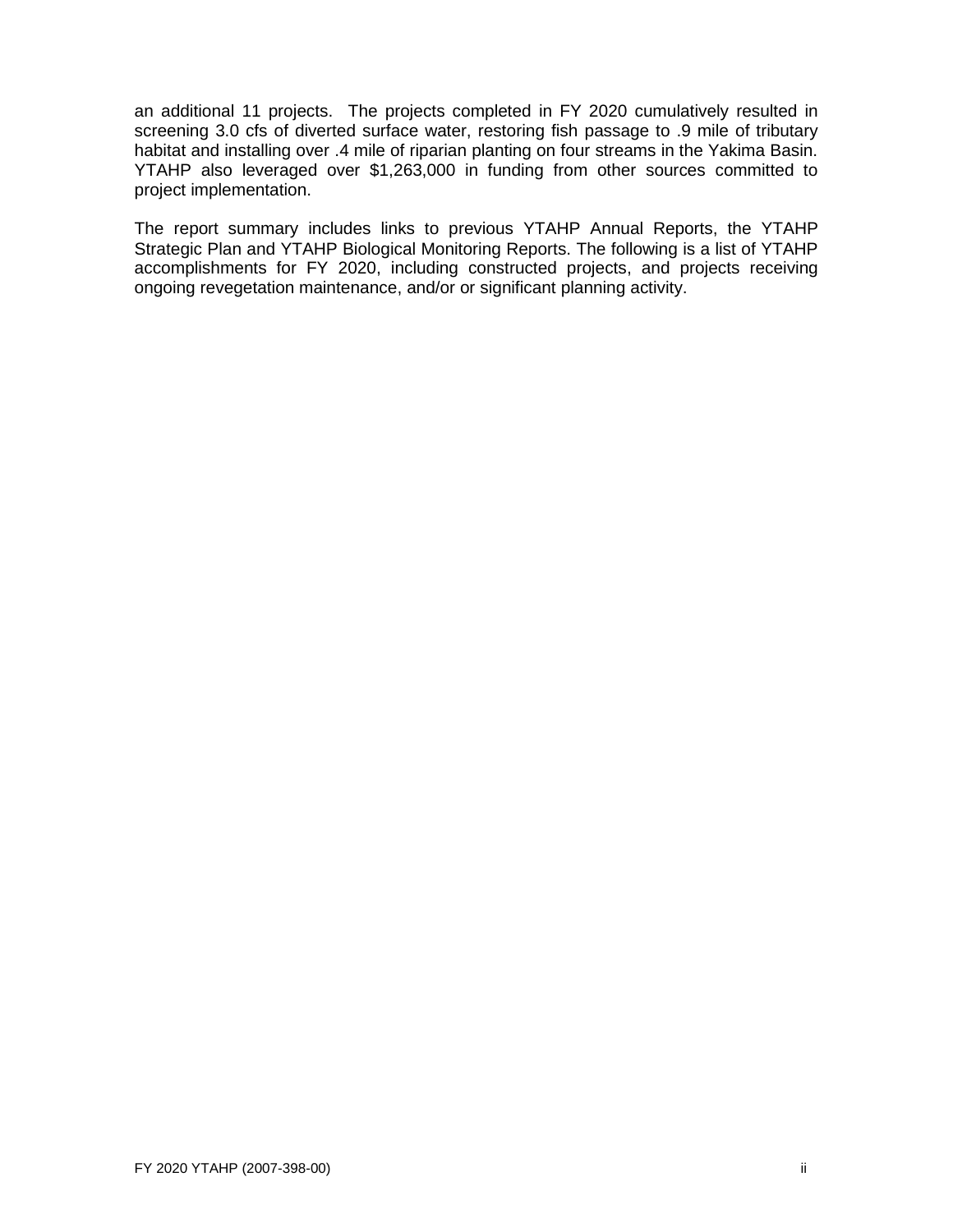

#### *Kittitas County - Completed Projects*

- **1. Coleman Creek 3.41 - Olmstead Park Diversion –** The Coleman Creek project addressed an unscreened irrigation diversion with a channel spanning checkboard dam that blocked fish passage. The project moved the point of diversion upstream to a new headgate, installed a fish screen, installed a pump station, and replaced the surface irrigation with a center pivot sprinkler system. The diversion dam was then removed allowing for fish passage and replaced with a small bridge allowing the irrigator access between the pump station on east side of the screen and the sprinkler system on the west side. Matching funds from the WA Fish Barrier Removal Board. **KCCD**
- **2. Bristol Flats- Yakima River (RM 172)** The Bristol Flats project decommissioned an unscreened pump diversion on the Yakima River and installed a new pump diversion and fish screen in accordance with NMFS & WDFW criteria, eliminating the risk of fish being entrained into the irrigation infrastructure. While all materials were purchased and constructed, the fish screen was not deployed until May 2021 when the diversion of the water right could begin for 2021. The screen was successfully deployed. KCCD

#### *Riparian Revegetation, Weed Management and Other Project Maintenance*

- **M1. Caribou Creek-** (Construction FY19) Maintenance of riparian plantings completed as part of the Caribou Creek - Cortese/Sorenson (Stream Mile 1.17) fish passage project (diversion removal). KCCD
- **M2. Cooke Creek (Cherry Creek Tributaries) -** (Construction FY19) Planting and maintenance of riparian trees and shrubs completed as part of the Cooke Creek (Cherry Creek Tributaries) (Stream Mile 0.94 and 1.28) fish passage projects (diversion removals). KCCD

### *Kittitas County Significant Planning, Permitting and/or Engineering*

- **P1.Parke Creek- (Parke Creek 1.0 & 1.4) –** Designs were moved forward for these two project sites to remove the structures and restore the streambed. Most of the construction funding has been acquired through the Fish Barrier Removal Board. **KCCD**
- **P2.Caribou Creek 3.2 & 3.4 - Gibb**  Site visits occurred, and the conceptual designs were initiated. This project involves both removal of the diversions. KCCD
- **P3.Coleman Creek – Olmstead Park Diversion -** Final designs and permitting were completed. The project went to bid and was constructed. KCCD
- **P4.Coleman Creek 4.4 -Schomer/Beard Description –** Coordination between this project and project by Mid-Columbia Fisheries that is immediately adjacent occurred. This is an irrigation water diversion on Coleman Creek (stream mile 4.4) that is a fish passage barrier and is not screened to protect fish from entrainment in the system. **KCCD**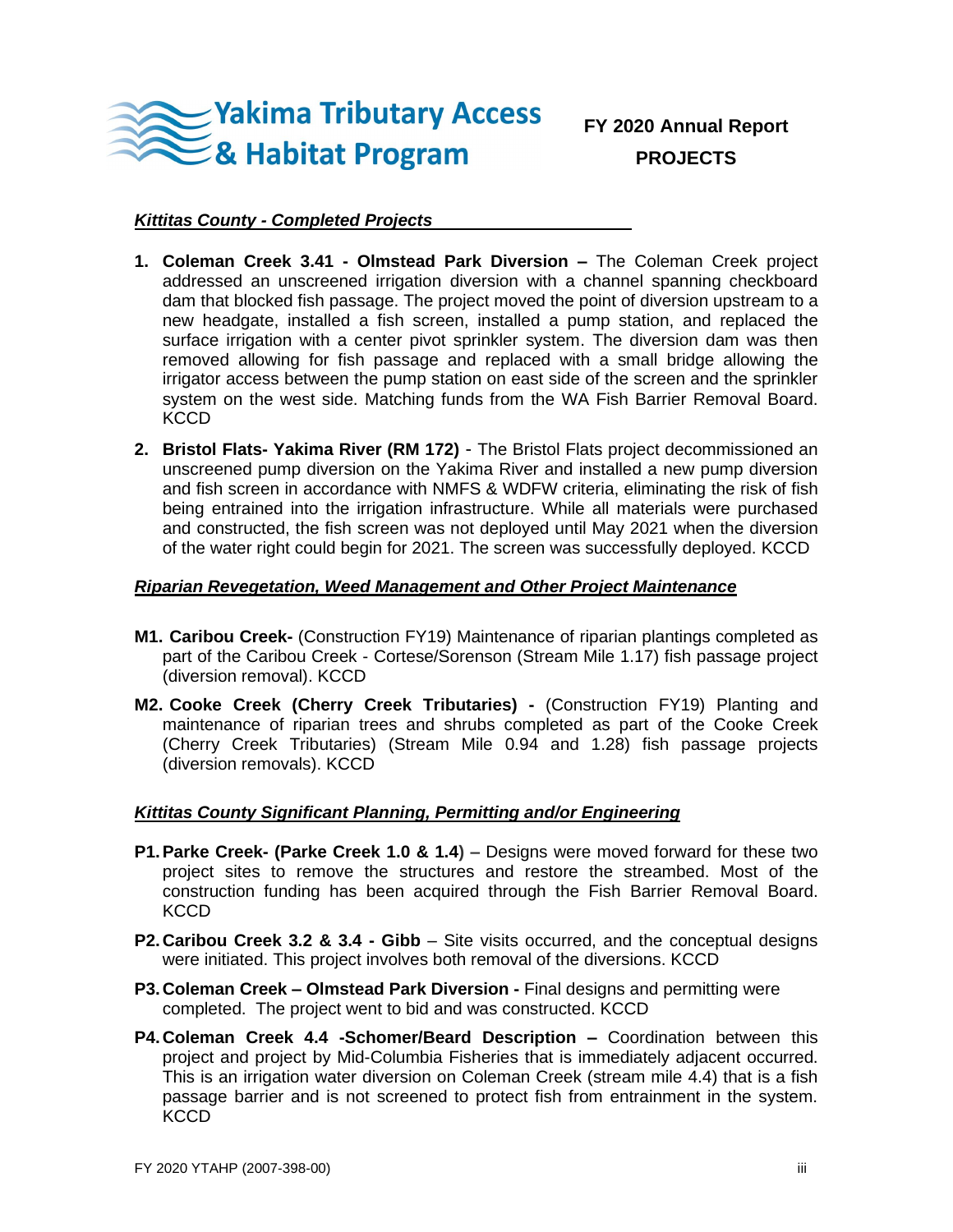- **P5.Coleman Creek 4.6 Raap** This project was being coordinated with the Cascade Irrigation District at Coleman Creek project in the hopes that the diversion and fish screen could be combined with that project for construction and operational efficiencies. KCCD
- **P6.Coleman Creek 8.7 & 8.8 - Schnebly & Purnell** Technical assistance was provided to the irrigators involved in a Kittitas County project to remove bridges on Coleman Creek and to realign the creek. The County project was constructed with elements that will make future fish screen and passage work with adjacent diversions easier. KCCD
- **P7.Naneum 2.9 and 3.2 –** A topographic survey was completed for this project including the irrigation diversions and the irrigation system. This project involves the two lowest barriers on Naneum Creek which are unscreened irrigation diversions. KCCD
- **P8.Swauk Creek 7.7 and 7.9 - Ranch on Swauk Creek** The project design continued for this project that consolidates two irrigation diversions on Swauk Creek to the upper diversion location. At the beginning of this contract period, the intent was to construct the project in the fall of 2020, however the cost estimate was higher than available funds and the permits were not obtained in time to meet the work window. Design work continued including a Technical Work Group meeting and coordination with Kittitas County for design review as part of the landowner's franchise agreement for pipeline placement. The Section 106 consultation continued as well with multiple responses required to satisfy DAHP and the tribes. In addition, a request was made for extra funding from the Salmon Recovery Funding Board and a grant application was submitted to the US Fish & Wildlife Service. Both requests were successful. **KCCD**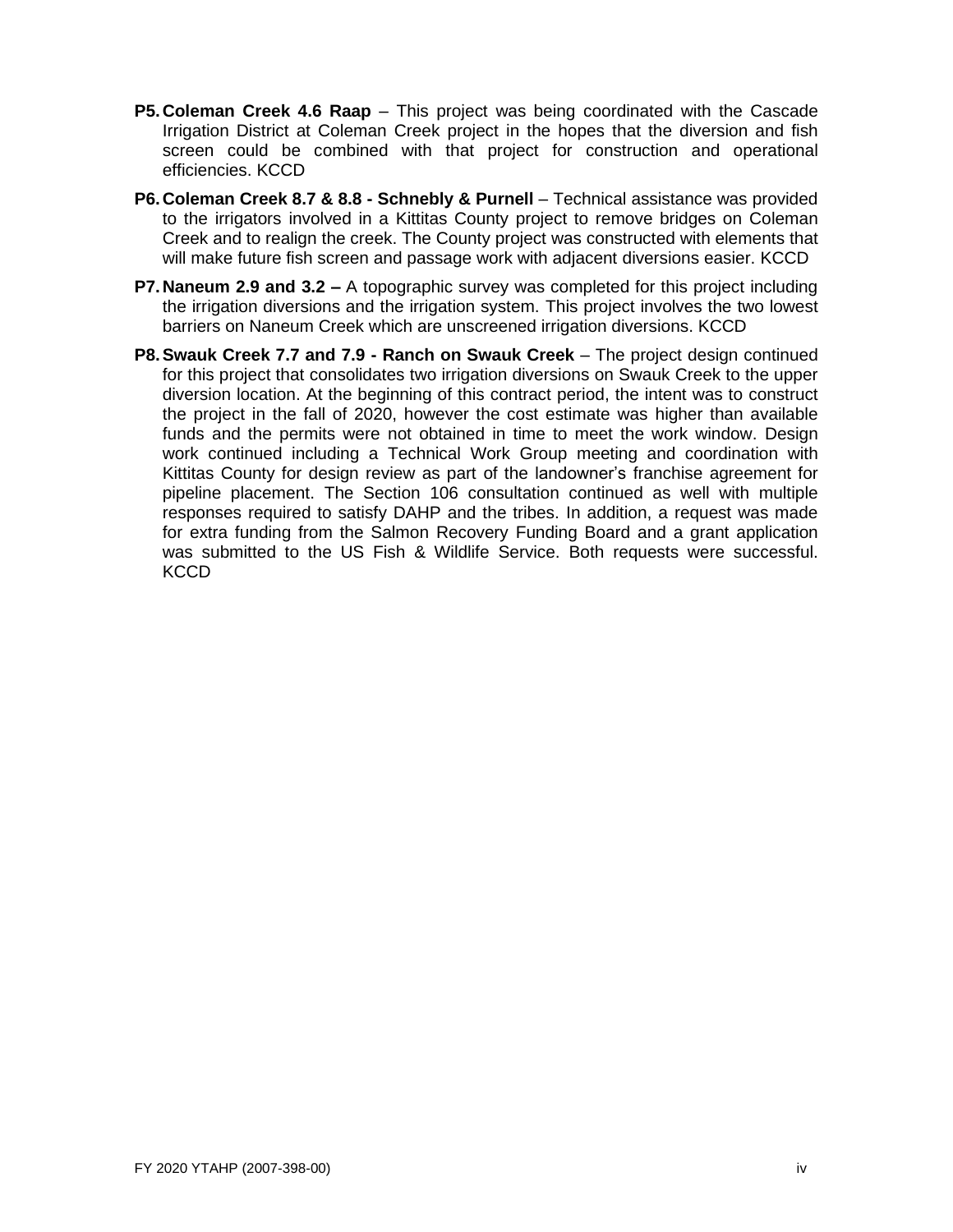

#### *Yakima County – Completed Projects*

**3. Wenas Creek Riparian and Water Quality Enhancement-** (RM 8.5) Installation of 100 riparian trees and shrubs and weed maintenance in established riparian buffer along 200 ft. of Wenas Creek. NYCD.

#### *Riparian Revegetation, Weed Management and Other Project Maintenance*

- **M3. Cowiche Creek-Naches-Cowiche Canal Siphon-** (FY 2018, RM 0.6): Plant maintenance and weed control. NYCD.
- **M4. Cowiche Creek-Water Quality Enhancement Project-** (FY 2018, RM 7.4): Plant maintenance and weed control. NYCD.
- **M5. Ahtanum Creek-Herke Ranch South Bank Fish Screening and Habitat Enhancement, Phase 1-** FY 2019, RM 25: Plant maintenance and weed control. NYCD.

#### *Yakima County Significant Planning, Permitting and/or Engineering*

- **P9.Wenas Creek Fish Passage and Screening-** (RM 16): Planning and project development activities intended to improve fish screening and passage at two irrigation diversions, as well as to improve passage, flow management, and provide water measuring at the existing diversion dams that divide north and south fork flows. The project is located on Wenas Creek and will also include water conservation measures. Anticipated implementation FY 2025. NYCD.
- **P10. Purdin Ditch Fish Screening and Piping-** (RM 14): Planning and project development activities intended to improve fish screening and passage at the Purdin Ditch gravity diversion, as well as replace the 3 mile long ditch with a pressurized pipeline. The project is located on Wenas Creek. Anticipated implementation FY 2024. NYCD.
- **P11. McKinney Riparian Fencing and Planting-** (RM 20): Planning and project development activities intended to install approximately 100 potted trees, shrubs, and live stakes along a 0.2 mile section of Wenas Creek to supplement the existing vegetation after a burn and help create shade and thermal refuge for native salmonids. Approximately 700 ft. of riparian fence will also be installed to exclude livestock from the riparian area. Anticipated implementation FY 2021. NYCD.

#### **Notes**:

- cfs Cubic feet per second, measure of water flow in instantaneous volume past a point.
- RM River mile is a measure of distance in miles along a river or stream from its mouth (RM 0.0) and is used as a project locater.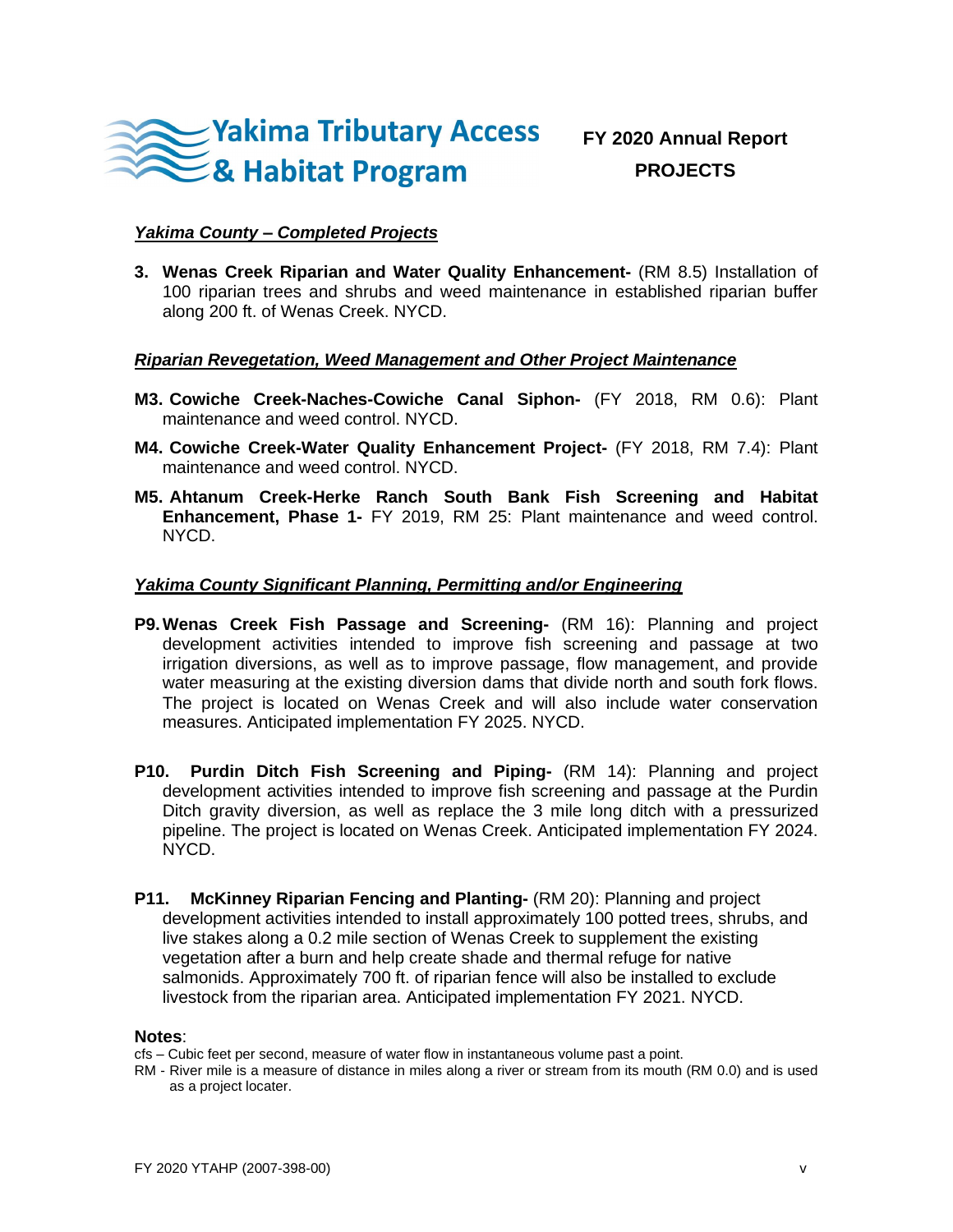### **ACKNOWLEDGEMENTS**

The successful execution of this project is due in large part to the cooperation and participation of many people, particularly the following:

| Michelle O'Malley       | <b>Bonneville Power Administration</b>       |
|-------------------------|----------------------------------------------|
| Anna Lael               | <b>Kittitas County Conservation District</b> |
| Mike Tobin              | North Yakima Conservation District           |
| Rebecca Wassell         | Mid-Columbia Fisheries Enhancement Group     |
| Mitchell Long           | <b>Kittitas Conservation Trust</b>           |
| <b>Cassandra Weekes</b> | Washington Department of Fish and Wildlife   |
| Josh Rogala             | Washington Department of Fish and Wildlife   |
| John Marvin             | Yakama Nation                                |
| <b>Kelly Clayton</b>    | Yakama Nation                                |
| Reese Lolley            | <b>Washington RC&amp;D President</b>         |
| <b>Brian Miller</b>     | Washington RC&D YTAHP Program Manager        |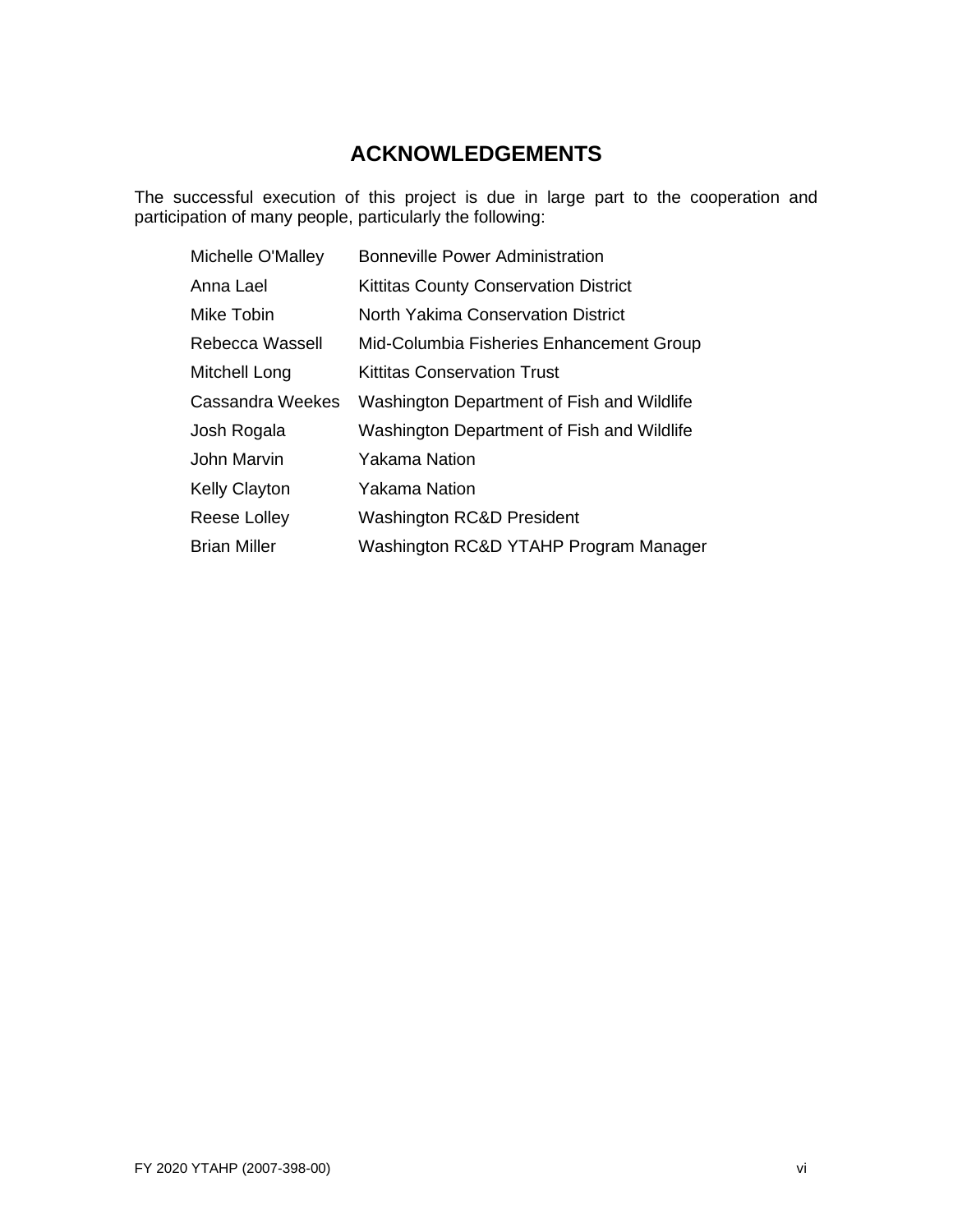### **TABLE of CONTENTS**

**Executive Summary** 

**Acknowledgements** 

**Table of Contents**

**List of Tables and Figures** 

**List of Acronyms** 

- **1. Introduction**
- **2. Background**

#### **3. Program Overview**

- 3.1. Administration
- 3.2. Program Management
- 3.3. Project Development & Implementation
- 3.4. Engineering and Technical Support
- 3.5. Regulatory Compliance
- 3.6. Monitoring

### **4. Scope of Work, Work Elements and FY 2020 Accomplishments**

**5. Summary** 

### **References**

#### **Appendices (**see separate file**)**

Appendix A: Award History

Appendix B: Annual Report History

Appendix C: FY 2020 Project Pictures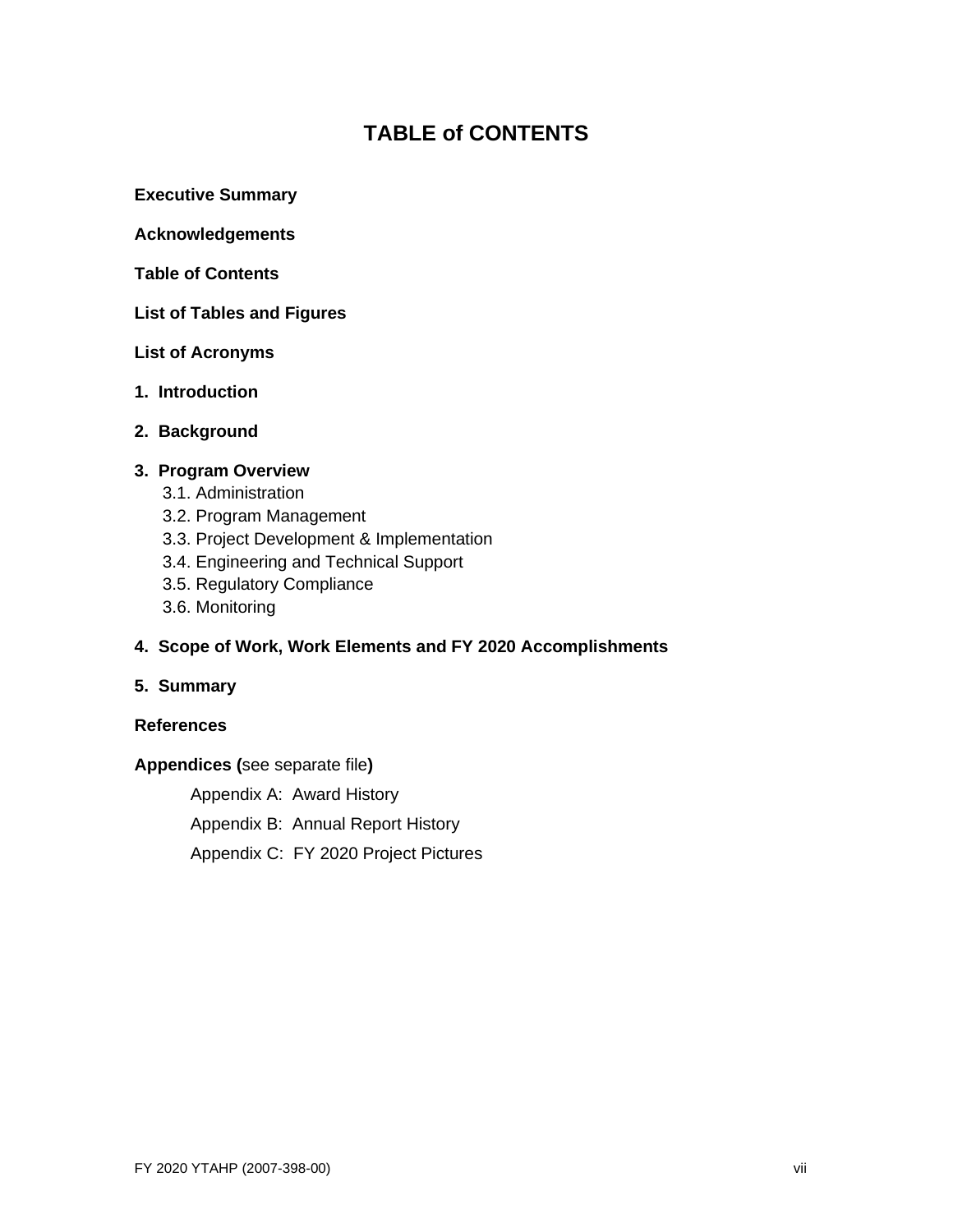### **LIST of TABLES and FIGURES**

- Table 1. YTAHP Roles and Responsibilities
- Figure 2. Map of Yakima River Basin

### **LIST of ACRONYMS**

| <b>ACOE</b>   | US Army Corps of Engineers                                        |
|---------------|-------------------------------------------------------------------|
| AID.          | <b>Ahtanum Irrigation District</b>                                |
| <b>BLM</b>    | US Bureau of Land Management                                      |
| <b>BPA</b>    | <b>Bonneville Power Administration</b>                            |
| <b>BOR</b>    | <b>US Bureau of Reclamation</b>                                   |
| cfs           | cubic feet per second                                             |
| <b>CREP</b>   | <b>Conservation Reserve Enhancement Program</b>                   |
| <b>CWA</b>    | <b>Federal Clean Water Act</b>                                    |
| <b>DAHP</b>   | WA Department of Archaeology and Historic Preservation            |
| Ecology       | WA Department of Ecology                                          |
| <b>EPA</b>    | <b>US Environmental Protection Agency</b>                         |
| <b>EQIP</b>   | Environmental Quality Incentives Program (NRCS)                   |
| <b>ESA</b>    | <b>Endangered Species Act</b>                                     |
| <b>FRIMA</b>  | Fisheries Restoration and Irrigation Mitigation Act               |
| <b>HPA</b>    | <b>Hydraulic Project Approval</b>                                 |
| <b>JARPA</b>  | Joint Aquatic Resources Permit Application                        |
| <b>KCCD</b>   | <b>Kittitas County Conservation District</b>                      |
| <b>KCT</b>    | <b>Kittitas Conservation Trust</b>                                |
| <b>KCWP</b>   | <b>Kittitas County Water Purveyors</b>                            |
| <b>MCFEG</b>  | Mid-Columbia Fisheries Enhancement Group                          |
| <b>NEPA</b>   | <b>National Environmental Policy Act</b>                          |
| <b>NMFS</b>   | <b>National Marine Fisheries Service</b>                          |
| <b>NOAA</b>   | National Oceanographic and Atmospheric Administration             |
| <b>NRCS</b>   | <b>Natural Resources Conservation Service</b>                     |
| <b>NYCD</b>   | <b>North Yakima Conservation District</b>                         |
| PI            | <b>Fish Passage Priority Index</b>                                |
| RC&D          | Washington Resource Conservation & Development Council            |
| <b>RFEG</b>   | Regional Fisheries Enhancement Groups                             |
| <b>SFRB</b>   | WA Recreation & Conservation Office Salmon Recovery Funding Board |
| <b>SEPA</b>   | <b>Washington State Environmental Policy Act</b>                  |
| <b>SSHEAR</b> | Salmonid Screening, Habitat Enhancement, and Restoration Section  |
| <b>SPI</b>    | <b>Screening Priority Index</b>                                   |
| <b>TWG</b>    | <b>Technical Work Group</b>                                       |
| <b>USFS</b>   | <b>United States Forest Service</b>                               |
| <b>USFWS</b>  | United States Fish & Wildlife Service                             |
| <b>WDFW</b>   | Washington Department of Fish and Wildlife                        |
| <b>WE</b>     | <b>Work Element</b>                                               |
| <b>YTAHP</b>  | Yakima Basin Tributary Access and Habitat Program                 |
| <b>YN</b>     | <b>Yakama Nation</b>                                              |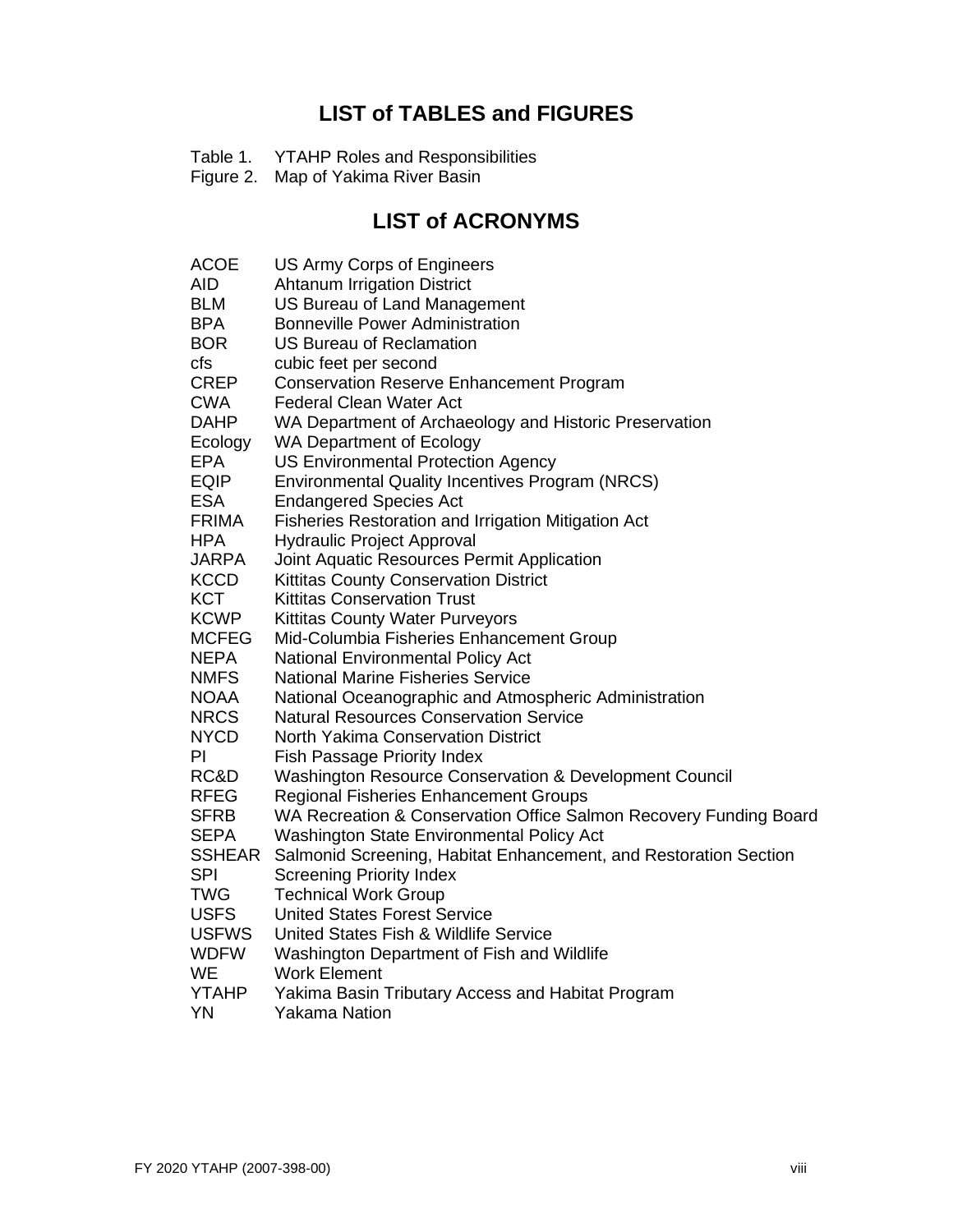### **Yakima Tributary Access & Habitat Program**

### **1. INTRODUCTION**

The Yakima Tributary Access & Habitat Program (YTAHP) was organized to cooperatively restore salmonid passage to Yakima River tributaries that historically supported salmonids and to improve habitat in areas once access is restored. More specifically, the program screens surface water diversion structures to prevent fish entrainment into artificial waterways; provides for fish passage at man-made barriers, such as diversion dams, culverts, siphons and bridges; enhances in-stream and riparian habitat; and provides information and assistance to landowners interested in contributing to the improvement of water quality, water reliability, fish recovery and riparian habitat.

Beginning in 2000, the idea behind YTAHP developed from a number of groups actively engaged in natural resource management, watershed restoration, irrigation management and/or landowner assistance in the Yakima River Basin. These groups included the Kittitas County Conservation District (KCCD), North Yakima Conservation District (NYCD), Kittitas County Water Purveyors (KCWP), US Bureau of Reclamation (Reclamation, US BOR), Washington Department of Fish and Wildlife (WDFW), Ahtanum Irrigation District (AID) and the South Central Washington Resource Conservation and Development Council (RC&D).

These participating partners submitted two grant applications under the 2000 provincial review process for the Columbia Plateau and another for the 2001 Action Plan. The Northwest Power Planning and Conservation Council (NPPCC) conducted a three-year rolling review of fish and wildlife proposals to identify proposals for BPA funding starting in FY 2000. This rolling Provincial Review solicited, reviewed and prioritized project proposals to implement its Fish and Wildlife Program. See Appendix A for summary.

The Yakama Nation (YN) also participated in the early stages of the program's development and in fiscal year 2004 the Yakama Nation Safe Passages program was incorporated into YTAHP. Additional funding to help cover the Safe Passages projects was included in the fiscal year 2005 YTAHP budget. The KCWP, BOR and AID are no longer active in the program. Collectively, the WDFW, KCCD, NYCD, YN, RC&D as well as the Mid-Columbia Fisheries Enhancement Group (MCFEG), Kittitas Conservation Trust (KCT) and Department of Ecology (Ecology) are referred to as the YTAHP Core Team.

This report covers YTAHP activities funded entirely or in part by the Bonneville Power Administration (BPA) project 2007-398-00 during FY 2020 (April 1, 2020 - March. 31, 2021), for contract number 84929 (expense). BPA funding for FY 2020 supported the implementation of 4 fish passage and habitat restoration projects, ongoing riparian vegetation and site stewardship on 4 projects and provided significant work toward project development, permits, design and/or funding for an additional 11 projects. The projects completed in FY 2020 cumulatively resulted in screening 3.0 cfs of diverted surface water, restoring fish passage to .9 mile of tributary habitat and installing over .4 mile of riparian planting on four streams in the Yakima Basin. YTAHP also leveraged over \$1,263,000 in funding from other sources committed to project implementation.

### **2. BACKGROUND**

The Yakima River is a tributary to the Columbia River and is located in Kittitas, Yakima and Benton Counties in south central Washington. Native salmon populations in the Yakima River Basin have significantly declined from historic levels. The significance of these declines is reflected in listings under the Endangered Species Act (ESA). The Middle Columbia steelhead distinct population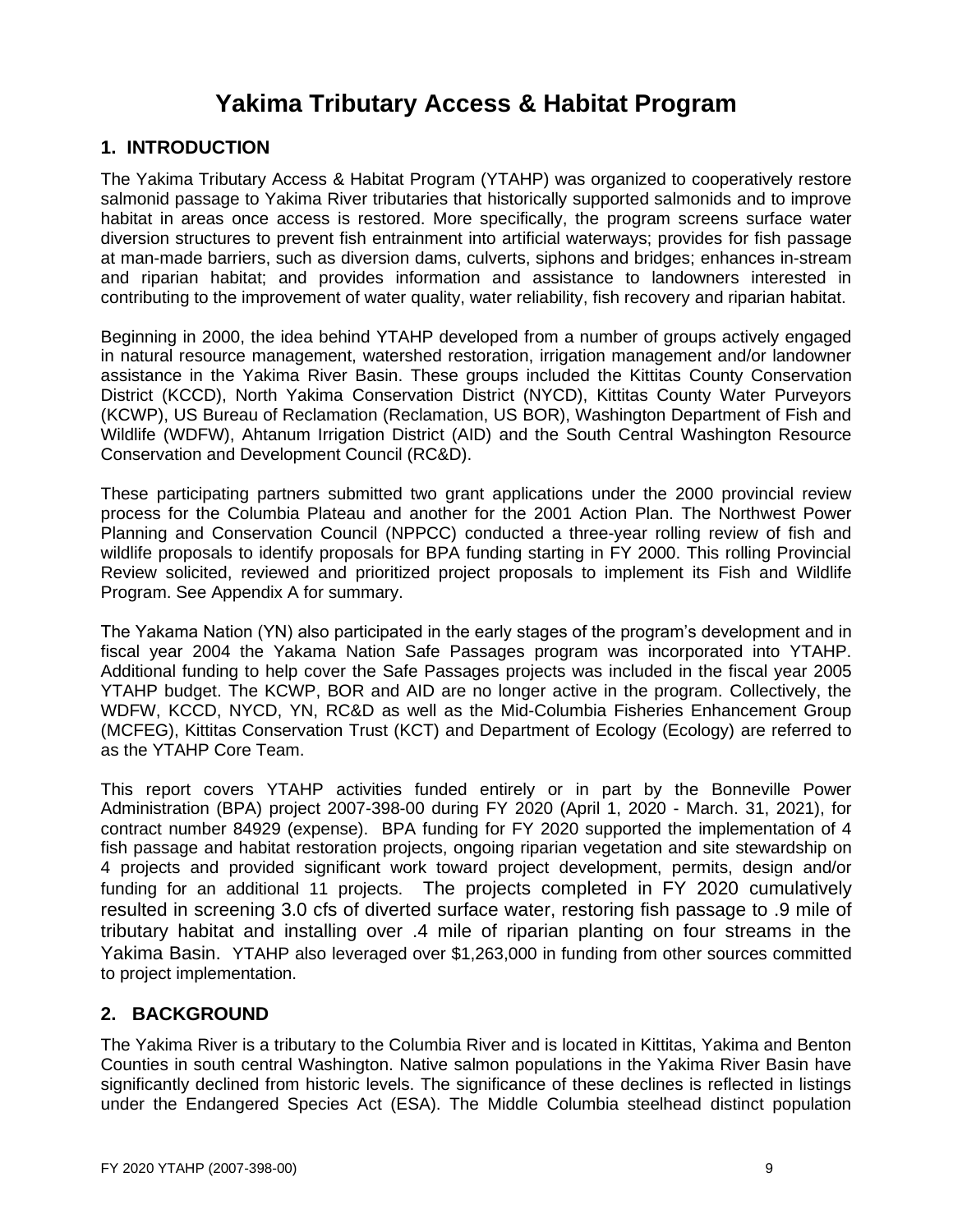segment, which includes the Yakima Basin, was listed by National Marine Fisheries Service [NMFS, or NOAA Fisheries], as threatened under the ESA on March 25, 1999 (64 FR 14517). The U.S. Fish and Wildlife Service (USFWS) listed the Columbia River bull trout distinct population segment, including the Yakima Basin, as threatened on June 10, 1998.

Since these listings, numerous watershed planning and salmon recovery efforts in the Yakima Basin have occurred. Most watershed plans and recovery documents list barrier removal and diversion screening as high priorities for fish recovery, including: the Yakima Subbasin Plan, Yakima Steelhead Recovery Plan, Yakima Limiting Factors Analysis, federal Biological Opinions and the Yakima River Basin Watershed Management Plan. Habitat quality is also identified as a key factor limiting the productivity of these listed species.

Since the early 1980s, there has been a screening program primarily addressing Yakima River mainstem diversions through the Fish Passage and Protective Facilities Program, lead by the US Bureau of Reclamation with BPA Fish and Wildlife Program funding, Phase I (1980s) and Phase II (1990s to 2006). In spite of these significant past efforts, there are still many unscreened diversions and other passage and habitat challenges for fish in the Yakima Basin tributaries. Currently, there may be several hundred complete or partial fish passage barriers remaining in Yakima River tributaries. Many of these barriers are dams and unscreened diversions associated with early water rights and are located on private property.

### **3. PROGRAM OVERVIEW**

The program was created to support salmon recovery efforts by assisting landowners. YTAHP addresses surface water diversion screening, fish passage and riparian habitat in Yakima tributaries (Figure 1) using a well coordinated, prioritized approach. The program is cooperative in nature, engages a dedicated permit specialist and uses the unique role of Conservation Districts to assist property owners, on a voluntary basis, to address needs.

Participating YTAHP entities funded through Project 2007-398-00 are the Washington Resource Conservation & Development Council (RC&D), Kittitas County Conservation District (KCCD), North Yakima Conservation District (NYCD) and Washington State Department of Fish and Wildlife (WDFW). Others working on the YTAHP core team include the Kittitas Conservation Trust (KCT), Mid-Columbia Fisheries Enhancement Group (MCFEG), Yakama Nation (YN), Benton Conservation District (BCD) and WA Department of Ecology. The program participants then work with local, state and federal agencies, landowners, municipalities and non-profits to implement projects. See Table 1. YTAHP Roles and Responsibilities.

### **3.1. Administration**

The RC&D maintains an agreement with BPA and currently administers contracts locally with the KCCD, NYCD, and WDFW to implement YTAHP. The RC&D's mission is to facilitate natural resource and rural economic development projects across the three counties in the Yakima Basin and fits well with YTAHP approach. The RC&D holds contracts with core team members, with each member (KCCD, NYCD & WDFW) vouchering to the RC&D for program related expenses. The RC&D then vouchers to BPA monthly and reimbursements are distributed to each RC&D subcontractor to cover eligible costs.

The RC&D handles grant administration, accounting, invoice voucher preparation, maintaining PISCES inputs, coordinating with BPA Contract Officer on contracting requirements, budget tracking, work element categories, monitoring, project updates; annual reporting and scheduling core team meetings.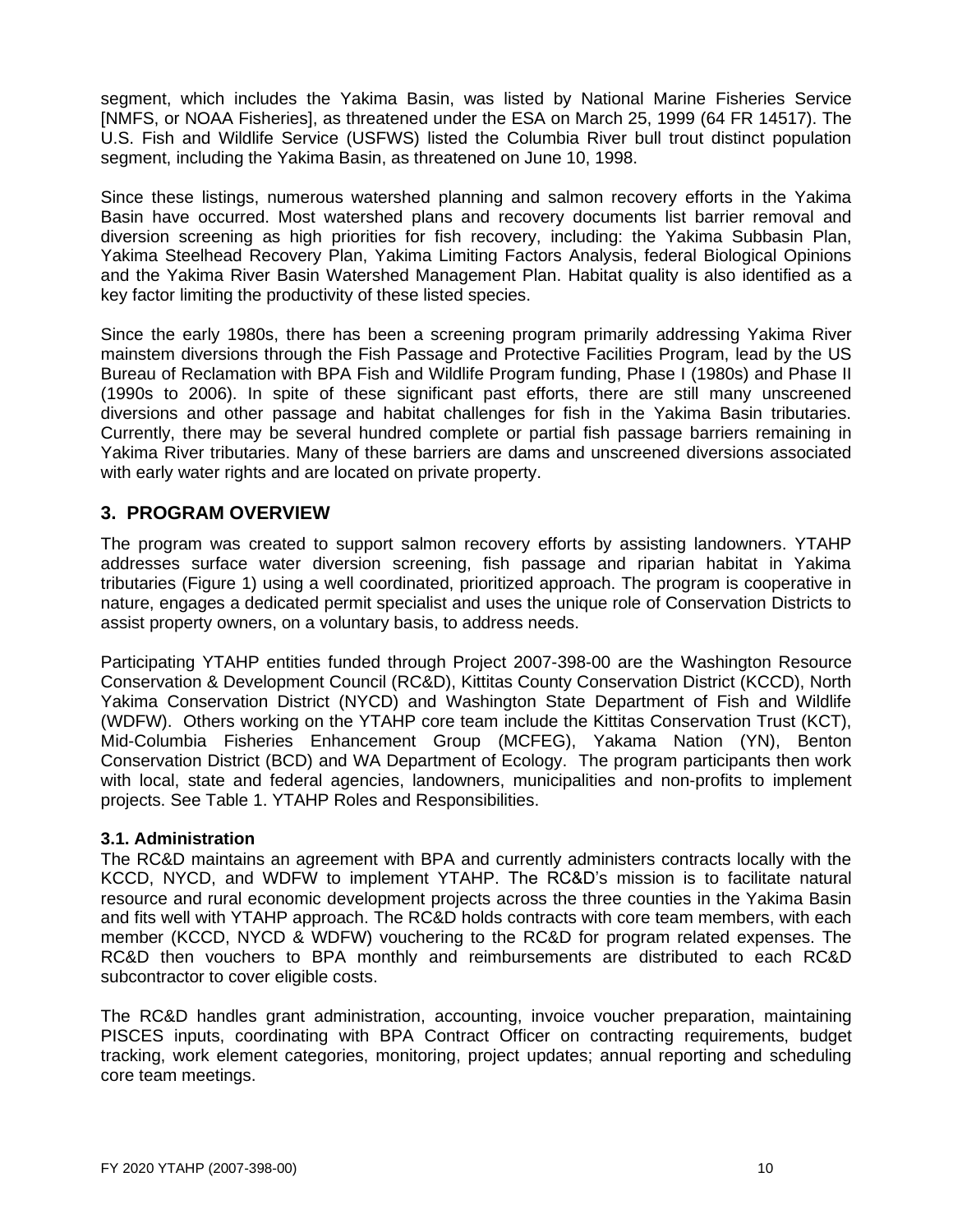### **3.2. Program Management**

The RC&D and core team members jointly manage the program, including program organization, program consistency preparing and updating the YTAHP Strategic Plan, various presentations and outreach, monitoring plan development and implementation, finding and organizing technical support and training, producing the program annual plans and other functions as necessary. The core team includes those entities funded under BPA through the RC&D and others invited to participate, currently the KCT, MCFEG, BCD, YN and Ecology.

The original YTAHP Strategic Plan was drafted in 2001 to provide a framework for the Program. The Strategic Plan is considered a work in progress and has been amended periodically (2004, 2007, 2016, 2017, 2018, 2019 and 2020). The Strategic Plan includes the program scope, organizational structure, communication objectives, stream survey approach, barrier prioritization method, and options for project implementation and funding. As stream survey data is compiled, individual tributary reports are prepared which identify stream conditions and potential projects. Individual projects are initiated as interested landowners approach YTAHP members and project plans are developed that include permit needs, engineered designs, budgets and likely implementation scheduling.

The first BPA support for YTAHP was from the Drought Action Plan in FY 2002 (see http://www.nwppc.org/fw/projectselection/actionplan/Default.htm). Additionally, BPA funding has been provided through the Provincial Review process from FY 2003 through FY 2013, and continues to be funded since 2014 through the Geographic Review (see [http://www.nwppc.org/fw/program/D](http://www.nwppc.org/fw/program/)efault.htm). Additional funding for project implementation is regularly sought from the WA State Salmon Recovery Funding Board (SRFB), WA Department of Ecology, various USFWS and WDFW programs, Irrigation Efficiencies and other cost share programs through the Natural Resource Conservation Service, Washington State Conservation Commission, and other state and federal programs.

### **3.3. Project Development & Implementation**

To prepare the groundwork for project implementation, initial program steps included an examination of existing stream conditions. Stream assessments were conducted on all or parts of many of the streams in the Yakima River Basin. These stream assessments were generally conducted by Conservation District staff walking the streams to identify man-made structures, such as bridges, culverts; canal crossings (often siphons) and irrigation diversion structures. These structures were then evaluated for fish passage and diversion fish screening compliance with state and federal criteria.

Once the stream assessments were done and potential projects identified, they were prioritized using an existing protocol (from the WDFW Salmonid Screening, Habitat Enhancement, and Restoration (SSHEAR) Section (now Environmental Restoration Technical Assistance (ERTA), see http://wdfw.wa.gov/hab/tapps/erta.htm). High priority passage and screening projects, those with high biologic value for salmon recovery, were targeted for project development. In addition, projects of other priority levels were considered if there were strong landowner support and involvement, readily available funding or opportunities for broad collaboration and long-term benefits. The current program focus is removing barriers on the lower few miles of most tributaries and on several high quality tributaries to their headworks. Updates to these stream assessments are anticipated and new project priority numbers determined.

The Conservation Districts play a valuable role in working with landowners on resource management needs and provide technical assistance to that end and help coordinate with funding sources. Under YTAHP, the Conservation Districts continue this type of assistance and may also act as liaison with regulatory agencies and engineering service providers, and community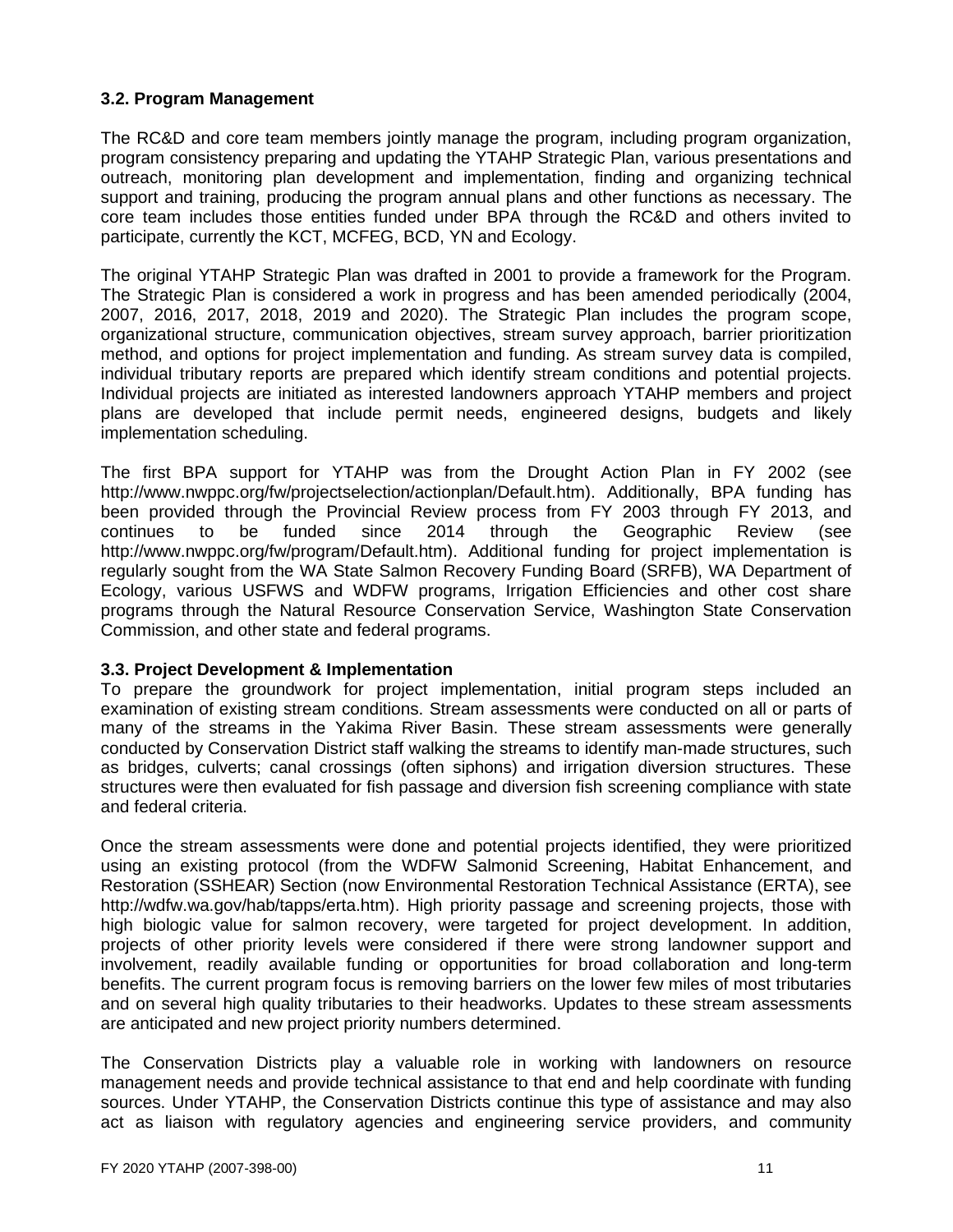outreach. The Conservation Districts also assist in coordinating complementary programs such as irrigation efficiencies, Environmental Quality Incentives Program (EQIP), Conservation Reserve Enhancement Program (CREP), etc.

As stream assessments were completed, the KCCD and NYCD each held public meetings to share the stream assessment data with local stakeholders (landowners, water right holders, municipalities, special districts) and describe resources available (YTAHP, NRCS, SRFB, Ecology, etc) and inquire as to stakeholder's interests as they related to passage, screening, stream habitat and salmon recovery efforts generally. YTHAP projects were developed by working with landowners who expressed interest in diversion screening, dam modification, irrigation conversions (gravity to pressurized systems), water conservation and riparian habitat enhancement. As projects advance, a YTAHP core team member works with project owner on desired outcomes, design needs, funding sources and engages engineers and prepares grant applications. The sponsor also works with the technical workgroup (TWG) and permit specialist on project permitting and design review.

### **3.4. Engineering and Technical Support**

A critical component for project development is engineering services including designs and specifications, procurement of materials, and scheduling, contracting and construction oversight. The Washington Conservation Commission cluster engineers provide some design and engineering, job cost estimates, and assistance in the permitting process. In addition, private engineering firms are often hired to perform or supplement this work.

YTAHP recognizes the need for consistent technical review of proposed projects to identify specific goals, objectives and risks and facilitate project development such that the goals are met upon implementation. The technical work group (TWG) consists of project sponsors, agency and/or consulting engineers, the permit coordinator, biologists, and regulators. The TWG will complete and review engineering designs and provide technical assistance on all proposed projects. The TWG provides a consistent review group with common guidelines and engineering standards and includes regulatory agencies to assist in the preparation of permit application packages such that permit review and issuance is rapid and effective. Engineers, fabricators, and biologists from the WDFW, conservation district engineers, consulting engineers, and other stakeholders and regulators will participate in the TWG. In addition, members of the technical work group will facilitate and coordinate biological monitoring for YTAHP projects.

### **3.5. Regulatory Compliance**

YTAHP has a permitting biologist who works collaboratively with federal, state, tribal and local agencies to obtain the necessary permits and approvals for implementation of each YTAHP project. This includes engaging the regulatory staff during project development to review the designs and provide feedback, preparing all the permit applications and environmental documents, being responsive to regulatory reviewers, and facilitating conference calls and site tours for environmental evaluation purposes.

Having a dedicated permitting biologist results in consistent collaboration and strong partnerships with regulatory reviewers. These partnerships have resulted in effective and efficient preconstruction and post-construction compliance permitting. The permitting specialist works directly with BPA, NOAA Fisheries, USFWS, USACOE, WA Dept. of Fish & Wildlife, WA Dept. of Ecology, tribes, local governments, and others as appropriate.

Permits and approvals include ESA Section 7 consultation with NMFS and USFWS, the National Environmental Policy Act, National Historic Preservation Act § 106 consultation, Joint Aquatic Resource Permit Application (JARPA) and USACOE Dredge and Fill Permit (Clean Water Act §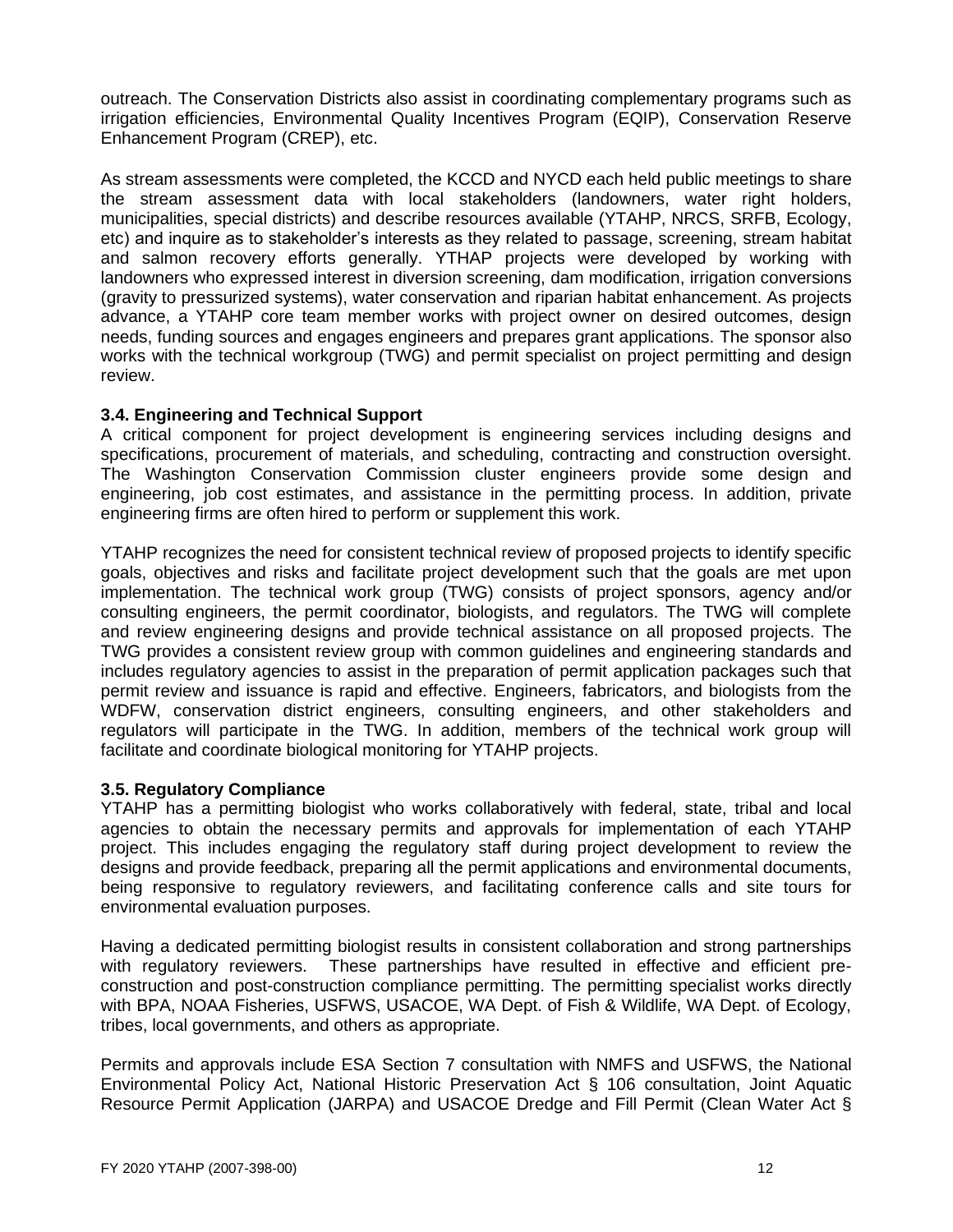404), Ecology Water Quality Certification (CWA § 401), WDFW Hydraulic Project Approval (HPA), DNR State Owned Aquatic Lands, Shorelines Management Act and Critical Areas (local jurisdiction); and State Environmental Policy Act (SEPA) environmental checklist.

### **3.6. Monitoring**

YTAHP uses three types of monitoring to assist in targeting program activities: program progress, project implementation, and project effectiveness. First, the core team regularly examines the progress of the Program to determine if changes are needed to improve organization, facilitate project development, and modify outreach, etc. Second, the project sponsor and permit lead determine whether projects are being implemented as designed and in conformance with permit conditions. Third is the biological monitoring of the fisheries resource prior to and after project implementation with respect to species presence/absence above and below project sites. Completed projects are assessed for their effectiveness in achieving intended goals.

Over time, ongoing biological monitoring will determine if implementation of projects is protecting existing fishery resources, and/or expanding fish distribution into desired tributaries. YTAHP collaborates with other fisheries programs and experts in determining the effectiveness of salmon recovery efforts basin wide. The coordination of monitoring efforts across programs also reduces duplication and provides a more comprehensive picture of the effects of fish recovery efforts in the Yakima Basin.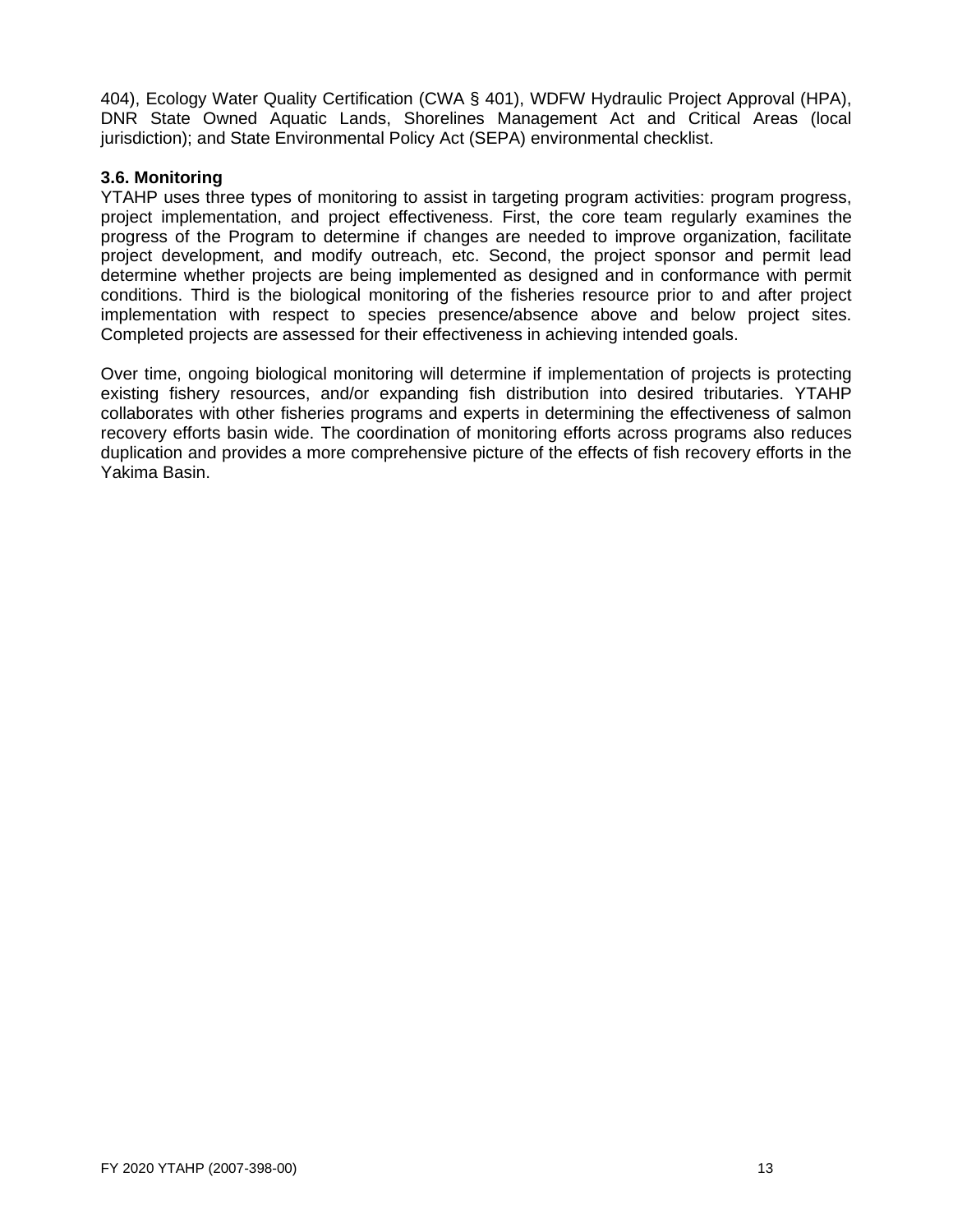### **Table 1. Yakima Tributary Access & Habitat Program Roles and Responsibilities.**

| Team                                        | <b>Membership</b>                                                                                                                                                                                        | <b>Responsibilities</b>                                                                                                                                                                                                                                                                                                                                                                                        |
|---------------------------------------------|----------------------------------------------------------------------------------------------------------------------------------------------------------------------------------------------------------|----------------------------------------------------------------------------------------------------------------------------------------------------------------------------------------------------------------------------------------------------------------------------------------------------------------------------------------------------------------------------------------------------------------|
| <b>Administration</b>                       | RC&D                                                                                                                                                                                                     | Grant administration, accounting, invoice<br>preparation, coordinating with BPA and core<br>team on budget tracking and project updates<br>for grantor(s), BPA reporting.                                                                                                                                                                                                                                      |
| Program<br><b>Management</b><br>(Core Team) | RC&D<br><b>WDFW</b><br><b>KCCD</b><br><b>NYCD</b><br><b>YN</b><br><b>KCT</b><br><b>YBJB</b><br>Ecology<br><b>MCFEG</b><br><b>YBFWRB</b><br><b>WWT</b>                                                    | Program organization and schedules,<br>assigning tasks and tracking progress,<br>program consistency, forming partnerships,<br>updating Strategic Plan, producing<br>applications for funding, finding and<br>organizing technical support, producing the<br>program annual plans, and other functions as<br>necessary. Open invitation to BPA to attend<br>and participate. USFWS attends semi-<br>regularly. |
| <b>Project Sponsors</b>                     | Core Team                                                                                                                                                                                                | Plan and coordinate projects, facilitate<br>landowner and community involvement and<br>outreach, oversee project management.                                                                                                                                                                                                                                                                                   |
| <b>Technical Work</b><br>Group<br>(TWG)     | <b>WDFW</b><br><b>NOAA</b><br><b>USFWS</b><br><b>YN</b><br><b>KCCD</b><br><b>US ACOE</b><br><b>NYCD</b><br>Ecology<br><b>BPA</b><br><b>YBJB</b><br><b>KCT</b><br><b>Local Governments</b><br><b>DAHP</b> | The technical work group (TWG) provides the<br>engineering, biological, and fabrication<br>technical assistance. The permitting<br>coordinator (housed at WDFW) participates<br>with the TWG as well. Entities participation<br>varies as appropriate for the needs of each<br>project.                                                                                                                        |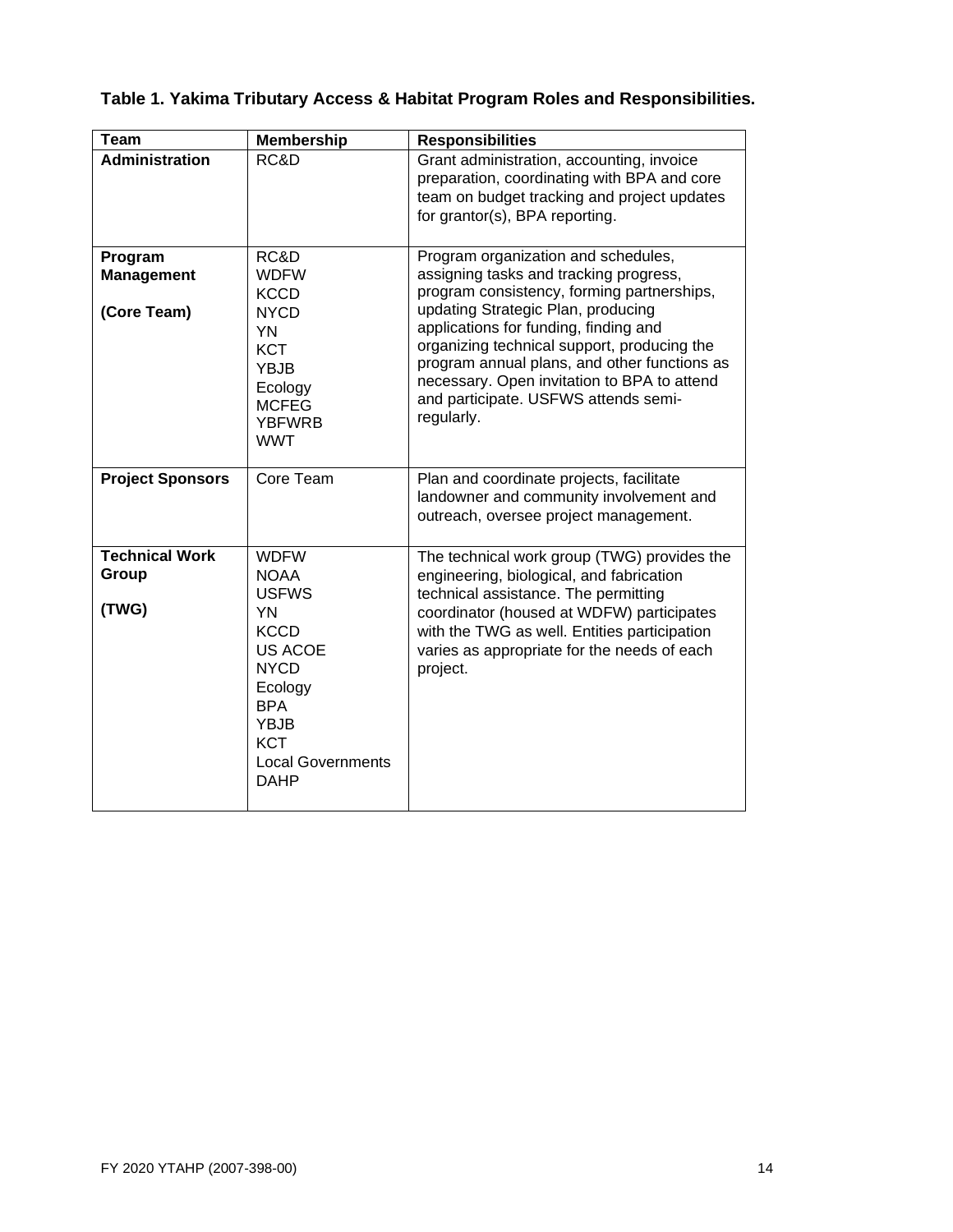### **Figure 1. Map of Yakima River Basin**

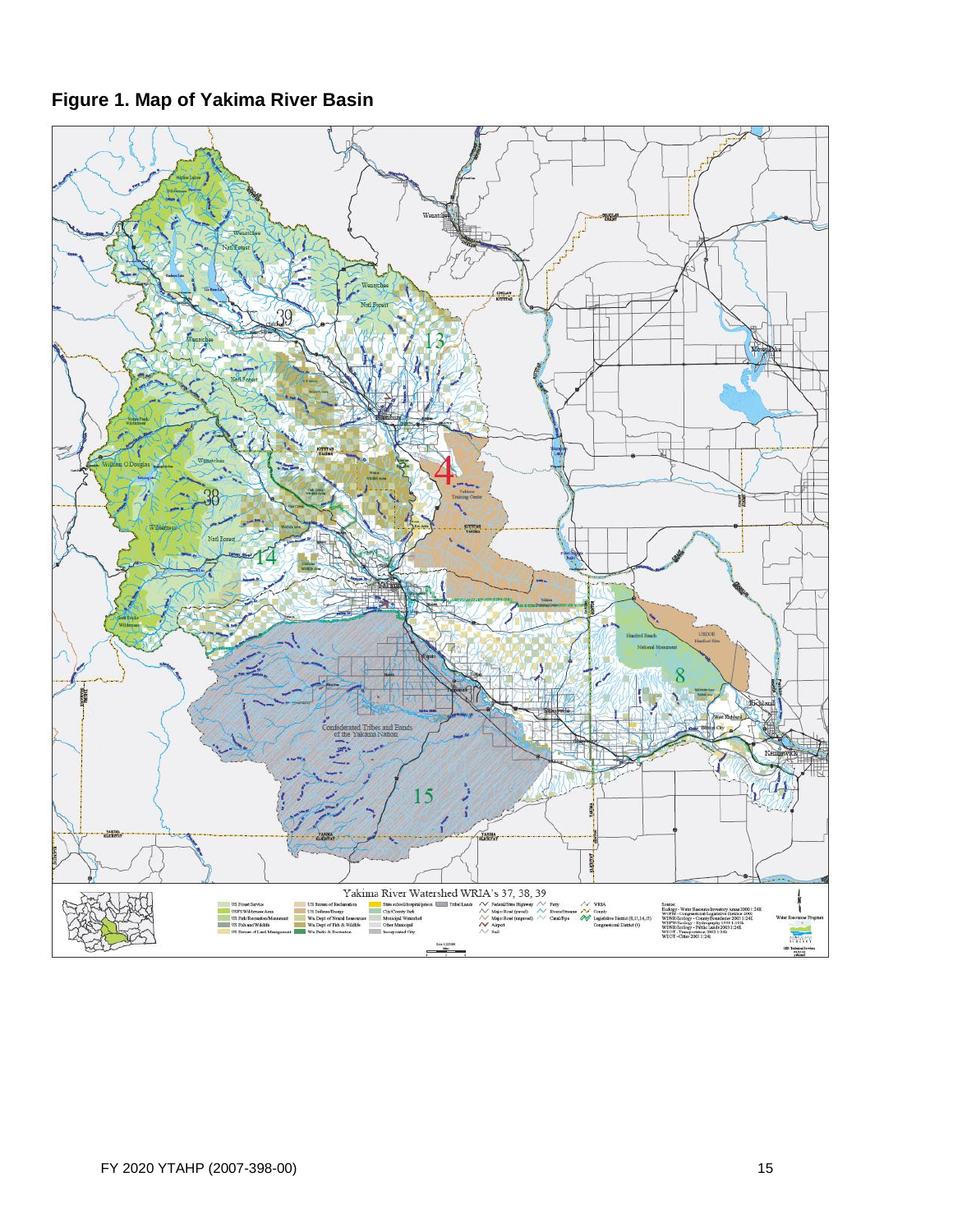### **4. SCOPE of WORK, WORK ELEMENTS and ACCOMPLISHMENTS**

The Scope of Work during the April 2020 through March 2021 period for the Yakima Tributary Access and Habitat Program is designed to restore fish passage, protect fish from entrainment into irrigation infrastructure, and to restore salmonid habitat. Specific project level objectives are proposed annually by name and creek for a variety of passage barrier removals, diversion screening and riparian enhancements.

To meet this scope and objectives, numerous work elements (WE) were implemented for the program administration, project management, project design and permitting and habitat improvements were pursued. (For a further description of work elements, see: http://efw.bpa.gov/contractors/statementsofwork.aspx.)

#### **General Work Elements to Identify Projects**

Coordination (Project, Agency, Landowners)- YTAHP core team members participate in community education, landowner outreach and project coordination efforts. Many of the barriers to fish passage, surface water diversions, and/or riparian habitat are on private property. YTAHP projects are voluntary, meaning they are only done with a willing landowner. The Conservation Districts, particularly, have long histories of working with the private landowners. The cooperative relationships they have with landowners and the trust they have developed enable them to engage landowners about YTAHP objectives and their potential participation in restoration efforts. This YTAHP outreach reaches thousands of people annually through news articles and presentations, tours, conferences and fairs. In addition, YTAHP frequently acts as liaison between landowners and agencies during project development.

Produce Inventory or Assessment (Stream Surveys)- Early on YTAHP conducted stream surveys to prepare an inventory of existing conditions, including locations of diversions, barriers, culverts, etc. By 2004 more than 240 miles of stream were surveyed following the WDFW-SSHEAR protocol. Much of the priority tributaries have been surveyed, however those surveys are now ~15 years old. There has been a lot of a great work accomplished, but we still have more to do. Additional survey efforts are needed in some areas to update the inventory of remaining fish passage barriers and diversion screening needs. The Ahtanum Creek assessment was completed in 2018, and the Wenas Creek assessment was completed in 2019, allowing YTAHP to prioritize the remaining passage and habitat projects in the these watersheds.

Identify, Prioritize, and Select Potential Projects- The Stream Surveys provide data which can be used to assist in prioritizing projects. Using the data collected, projects are given PI and/or SPI numbers. The WDFW SSHEAR process uses a Fish Passage Priority Index (PI) model to consolidate the many factors which affect project feasibility into a manageable framework. The Screening Priority Index (SPI) model was created to consolidate the many variables relevant to water diversions. Potential projects are discussed by the YTAHP core team and the Technical Work Group (consulting engineers, agency experts). PI and SPI scores are given considerable weight but practical considerations, such as landowner willingness, are also included in the selection process. Projects with a high potential benefit to fish passage, screening, and/or habitat enhancement, which also have a potential for implementation are selected for further development through the engineering and permitting phase.

### **Work Elements to Develop Projects**

Engineering- Engineered designs are developed in-house at the Conservation Districts or through consulting engineers contracted through YTAHP. One or more conceptual designs are prepared and presented to the TWG for critical input. A preferred design is then pursued for the project and used for permitting and budgeting purposes. Project engineering can be a lengthy process. Many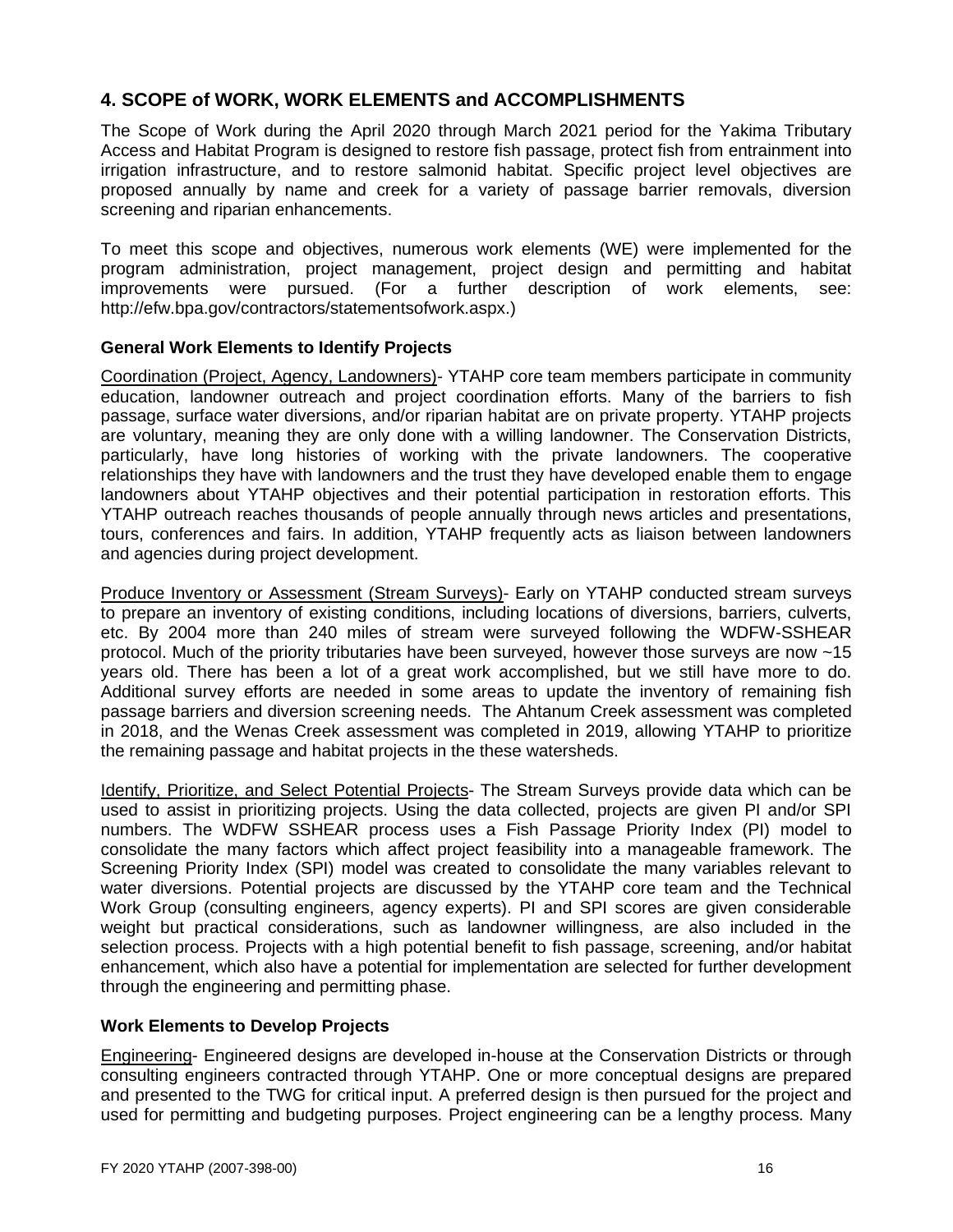federal and state agencies have an interest in the design of the project and the construction methods used so there are often several iterations of the design to meet regulatory criteria.

Permitting- Almost every project requires numerous permits or approvals from several local, state and federal agencies and jurisdictions. YTAHP is structured so that these agencies are involved early on in project design. A primary purpose of the YTAHP process is that projects are designed and constructed in conformance with agency regulations and the best available science. Even with early involvement by the reviewing agencies it generally takes four to six months or longer to complete the permitting process for a single project.

Pump Screens- The installation of a pump screen is a relatively simple project but it does entail evaluating the irrigators' needs, pumping equipment water source and obtaining the necessary permits and authorizations. YTAHP partners generally work with the WDFW Fish Screening Program staff and irrigation vendors to complete this evaluation and specify the type of pump screen needed.

### **Work Elements to Construct Projects**

Install Fish Screens, Remove Barriers, Increase Instream Habitat, Plant Vegetation During this reporting period 4 fish passage and habitat projects were implemented, 4 projects received vegetation management and an additional 11 projects received significant planning, design and/or secured funding, including some or all of these work elements:

- Plant Vegetation
- Maintain Vegetation
- Install Fish Screen
- Produce Design and/or Specifications
- Install Fish Passage Structure

### **List of Accomplishments**

The following is a list of YTAHP accomplishments for reporting period April 1, 2020 through March 31, 2021: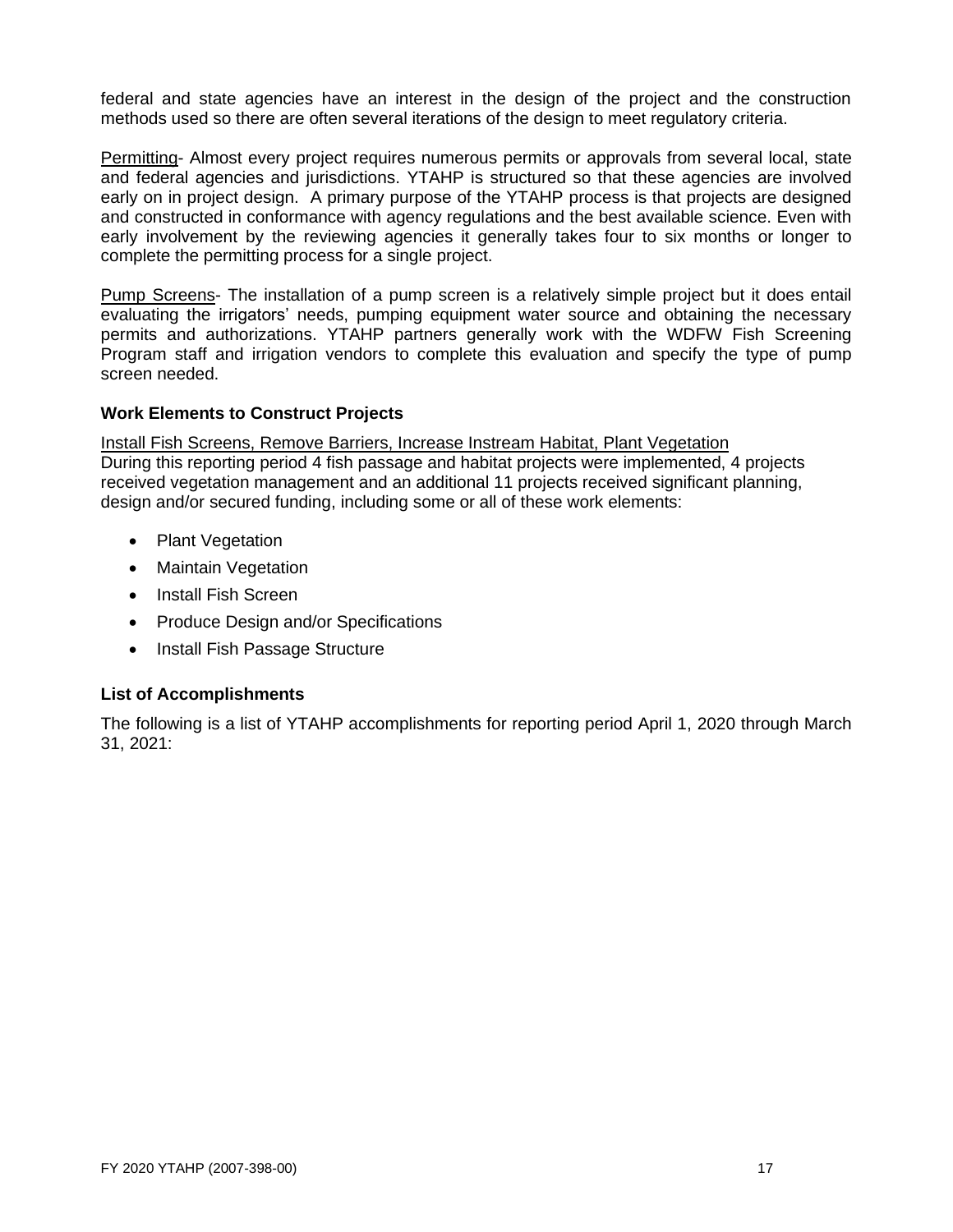### **FY 2020 YTAHP Accomplishments**

April 2020 through March 2021

Project No. 2007-398-00

Contract: 84929 (Expense)

### *Kittitas County - Completed Projects*

- **1. Coleman Creek 3.41 - Olmstead Park Diversion –** The Coleman Creek project addressed an unscreened irrigation diversion with a channel spanning checkboard dam that blocked fish passage. The project moved the point of diversion upstream to a new headgate, installed a fish screen, installed a pump station, and replaced the surface irrigation with a center pivot sprinkler system. The diversion dam was then removed allowing for fish passage and replaced with a small bridge allowing the irrigator access between the pump station on east side of the screen and the sprinkler system on the west side. Matching funds from the WA Fish Barrier Removal Board. KCCD
- **2. Bristol Flats- Yakima River (RM 172)** The Bristol Flats project decommissioned an unscreened pump diversion on the Yakima River and installed a new pump diversion and fish screen in accordance with NMFS & WDFW criteria, eliminating the risk of fish being entrained into the irrigation infrastructure. While all materials were purchased and constructed, the fish screen was not deployed until May 2021 when the diversion of the water right could begin for 2021. The screen was successfully deployed. KCCD

#### *Riparian Revegetation, Weed Management and Other Project Maintenance*

- **M1. Caribou Creek-** (Construction FY19) Maintenance of riparian plantings completed as part of the Caribou Creek - Cortese/Sorenson (Stream Mile 1.17) fish passage project (diversion removal). KCCD
- **M2. Cooke Creek (Cherry Creek Tributaries) -** (Construction FY19) Planting and maintenance of riparian trees and shrubs completed as part of the Cooke Creek (Cherry Creek Tributaries) (Stream Mile 0.94 and 1.28) fish passage projects (diversion removals). KCCD

### *Kittitas County Significant Planning, Permitting and/or Engineering*

- **P1.Parke Creek- (Parke Creek 1.0 & 1.4) –** Designs were moved forward for these two project sites to remove the structures and restore the streambed. Most of the construction funding has been acquired through the Fish Barrier Removal Board. KCCD
- **P2.Caribou Creek 3.2 & 3.4 - Gibb**  Site visits occurred, and the conceptual designs were initiated. This project involves both removal of the diversions. KCCD
- **P3.Coleman Creek – Olmstead Park Diversion -** Final designs and permitting were completed. The project went to bid and was constructed. KCCD
- **P4.Coleman Creek 4.4 -Schomer/Beard Description –** Coordination between this project and project by Mid-Columbia Fisheries that is immediately adjacent occurred. This is an irrigation water diversion on Coleman Creek (stream mile 4.4) that is a fish passage barrier and is not screened to protect fish from entrainment in the system. KCCD
- **P5. Coleman Creek 4.6 Raap** This project was being coordinated with the Cascade Irrigation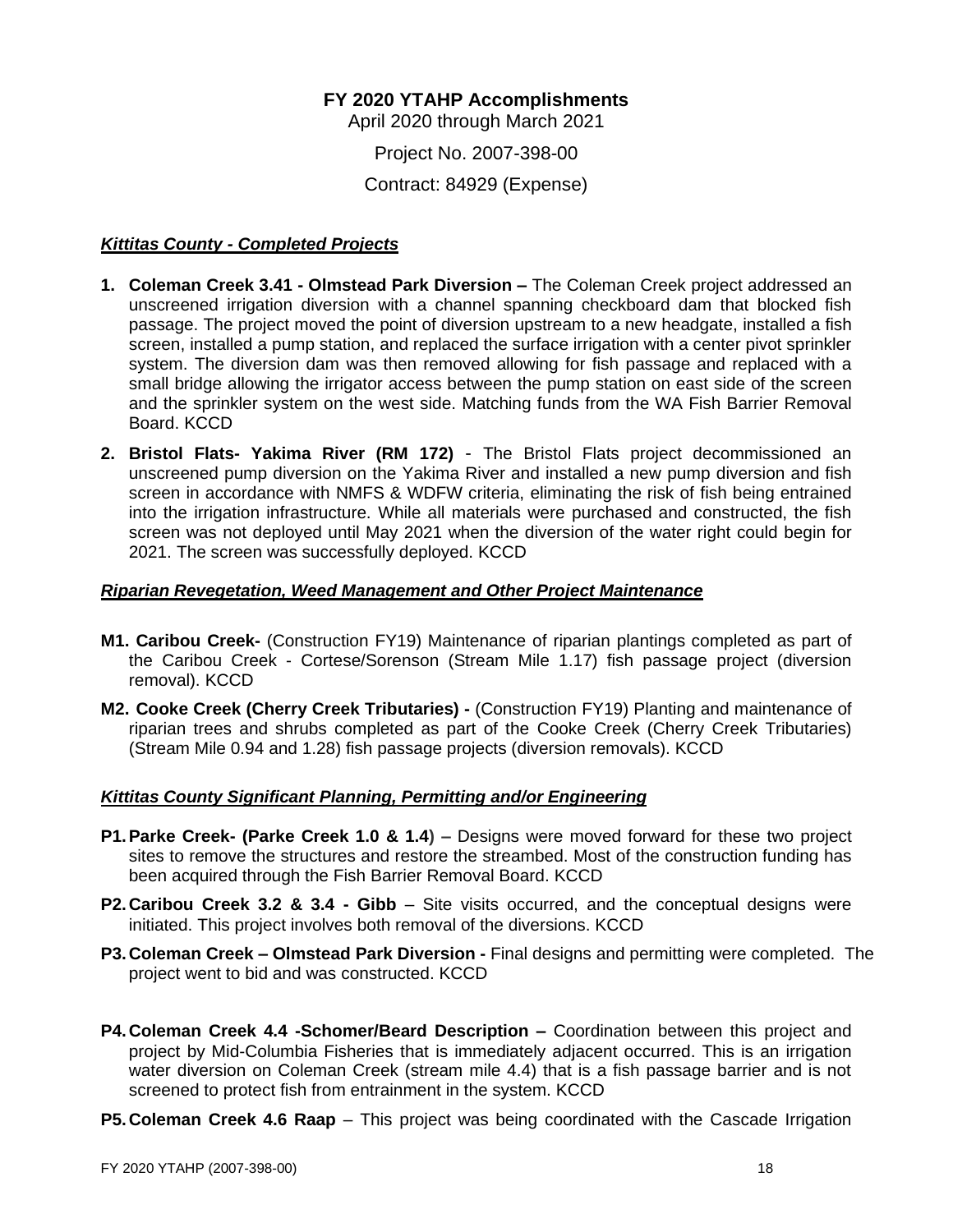District at Coleman Creek project in the hopes that the diversion and fish screen could be combined with that project for construction and operational efficiencies. KCCD

- **P6.Coleman Creek 8.7 & 8.8 - Schnebly & Purnell** Technical assistance was provided to the irrigators involved in a Kittitas County project to remove bridges on Coleman Creek and to realign the creek. The County project was constructed with elements that will make future fish screen and passage work with adjacent diversions easier. KCCD
- **P7.Naneum 2.9 and 3.2 –** A topographic survey was completed for this project including the irrigation diversions and the irrigation system. This project involves the two lowest barriers on Naneum Creek which are unscreened irrigation diversions. KCCD
- **P8.Swauk Creek 7.7 and 7.9 - Ranch on Swauk Creek** The project design continued for this project that consolidates two irrigation diversions on Swauk Creek to the upper diversion location. At the beginning of this contract period, the intent was to construct the project in the fall of 2020, however the cost estimate was higher than available funds and the permits were not obtained in time to meet the work window. Design work continued including a Technical Work Group meeting and coordination with Kittitas County for design review as part of the landowner's franchise agreement for pipeline placement. The Section 106 consultation continued as well with multiple responses required to satisfy DAHP and the tribes. In addition, a request was made for extra funding from the Salmon Recovery Funding Board and a grant application was submitted to the US Fish & Wildlife Service. Both requests were successful. **KCCD**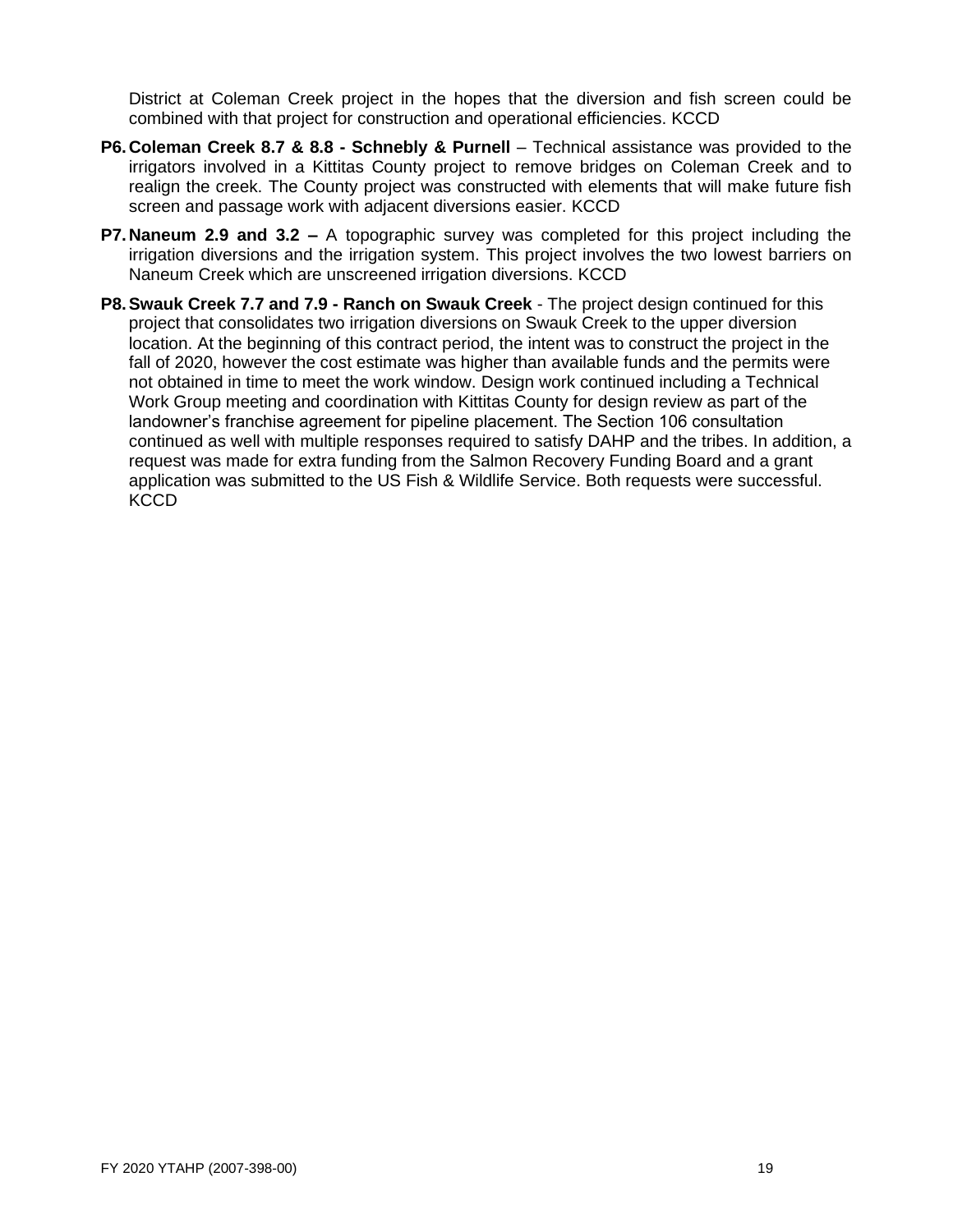### **FY 2020 YTAHP Accomplishments**

April 2020 through March 2021

Project No. 2007-398-00

Contract: 84929 (Expense)

#### *Yakima County – Completed Projects*

**3. Wenas Creek Riparian and Water Quality Enhancement-** (RM 8.5) Installation of 100 riparian trees and shrubs and weed maintenance in established riparian buffer along 200 ft. of Wenas Creek. NYCD.

#### *Riparian Revegetation, Weed Management and Other Project Maintenance*

- **M3. Cowiche Creek-Naches-Cowiche Canal Siphon-** (FY 2018, RM 0.6): Plant maintenance and weed control. NYCD.
- **M4. Cowiche Creek-Water Quality Enhancement Project-** (FY 2018, RM 7.4): Plant maintenance and weed control. NYCD.
- **M5. Ahtanum Creek-Herke Ranch South Bank Fish Screening and Habitat Enhancement, Phase 1-** FY 2019, RM 25: Plant maintenance and weed control. NYCD.

#### *Yakima County Significant Planning, Permitting and/or Engineering*

- **P9.Wenas Creek Fish Passage and Screening-** (RM 16): Planning and project development activities intended to improve fish screening and passage at two irrigation diversions, as well as to improve passage, flow management, and provide water measuring at the existing diversion dams that divide north and south fork flows. The project is located on Wenas Creek and will also include water conservation measures. Anticipated implementation FY 2025. NYCD.
- **P10. Purdin Ditch Fish Screening and Piping-** (RM 14): Planning and project development activities intended to improve fish screening and passage at the Purdin Ditch gravity diversion, as well as replace the 3 mile long ditch with a pressurized pipeline. The project is located on Wenas Creek. Anticipated implementation FY 2024. NYCD.
- **P11. McKinney Riparian Fencing and Planting-** (RM 20): Planning and project development activities intended to install approximately 100 potted trees, shrubs, and live stakes along a 0.2 mile section of Wenas Creek to supplement the existing vegetation after a burn and help create shade and thermal refuge for native salmonids. Approximately 700 ft. of riparian fence will also be installed to exclude livestock from the riparian area. Anticipated implementation FY 2021. NYCD.

#### **Notes**:

- cfs Cubic feet per second, measure of water flow in instantaneous volume past a point.
- RM River mile is a measure of distance in miles along a river or stream from its mouth (RM 0.0) and is used as a project locater.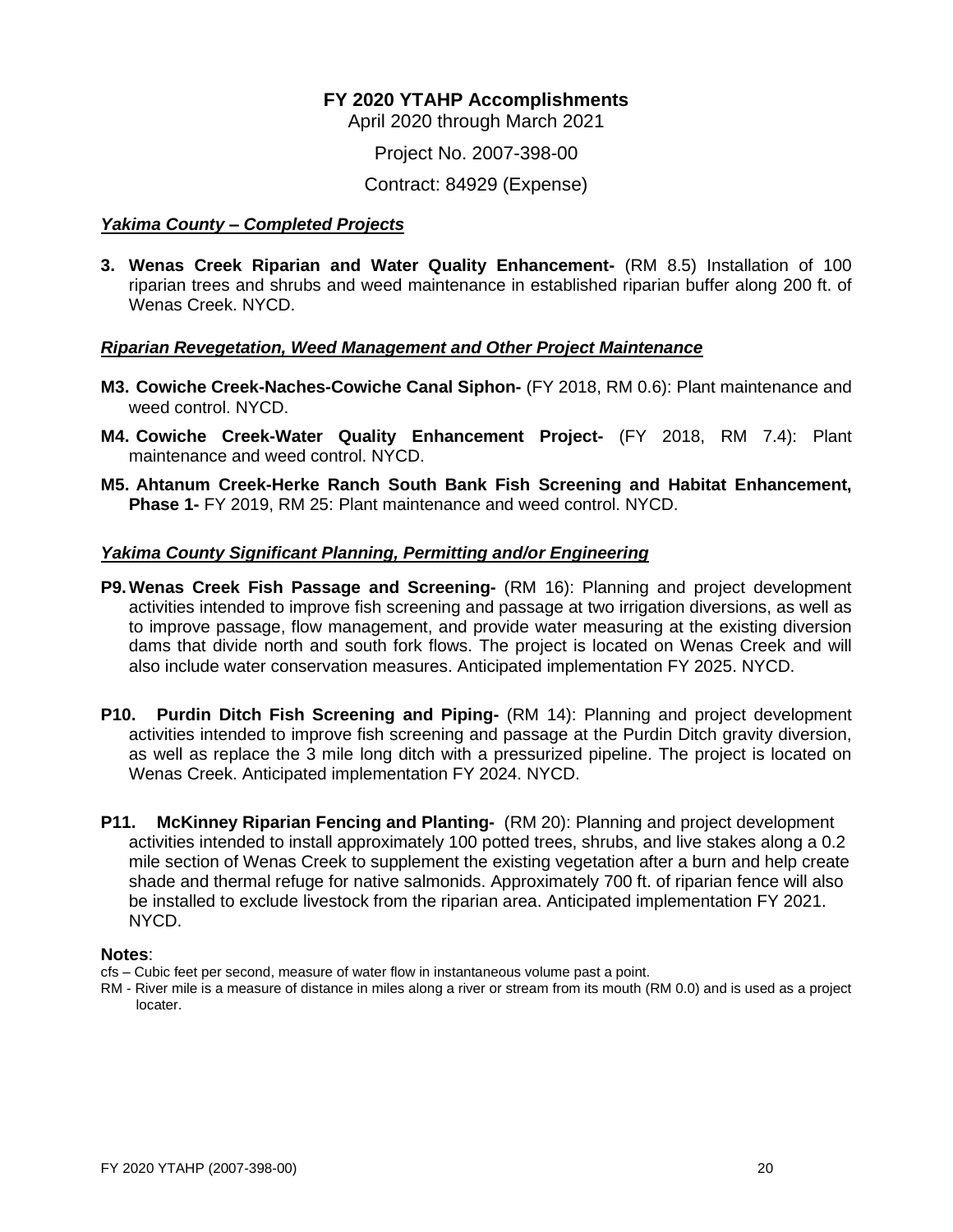### **5. SUMMARY**

Overall, the Yakima Tributary Access & Habitat Program has and will continue to address specific goals of the Yakima Sub-basin Plan, Yakima Basin Steelhead Recovery Plan, biological opinions, and other resource plans critical to native salmonid recovery. The program has achieved important enhancements that support aquatic species, particularly resident and anadromous fish, including ESA listed steelhead and bull trout. The involvement of local conservation and irrigation entities as well as communication with local elected representatives has broadened the awareness of the program and enhanced its ability to achieve its objectives. In addition, the program accomplishments will leverage subsequent work through the engineering designs, procured materials and general cost share that this program has provided. Additional grant applications have been and will continue to be made to further support program objectives.

BPA funding for FY 2020 supported the implementation of 4 fish passage and habitat restoration projects, ongoing riparian vegetation and site stewardship on 4 projects and provided significant work toward project development, permits, design and/or funding for an additional 11 projects. The projects completed in FY 2020 cumulatively resulted in screening 3.0 cfs of diverted surface water, restoring fish passage to .9 mile of tributary habitat and installing over .4 mile of riparian planting on four streams in the Yakima Basin. YTAHP also leveraged over \$1,263,000 in funding from other sources committed to project implementation.

Future work under YTAHP may include: installation of screened diversions (both pump and gravity) following NMFS and WDFW criteria, removal of fish passage barriers, and restoration of habitat by planting of riparian buffers, installing livestock exclusion fencing, placement of LWD, floodplain enhancement and various on-farm irrigation improvements to improve instream water flow. The program will also supplement work done under other local, state and federal programs that support water conservation and habitat projects. Completion of another year's effort has strengthened opportunities for working on the private lands in two counties which will be vital to future efforts by YTAHP and others to protect and enhance Yakima River Basin habitat. It is again important to emphasize that this work is done on a voluntary basis and shows substantial support by the private landowners for pursuing projects of this type. Such support is essential to maximize future salmonid recovery efforts.

Public information on YTAHP can be found at the following Internet websites-

BPA publications:

• https://www.cbfish.org/Project.mvc/Display/2007-398-00

Washington RC&D YTAHP website: <https://www.washingtonrcd.org/ytahp>

KCCD YTAHP website: [http://kccd.net/YTAHP.htm.](http://kccd.net/YTAHP.htm)

NYCD YTAHP website: [http://northyakimacd.wordpress.com/projects-and-program/yakima](http://northyakimacd.wordpress.com/projects-and-program/yakima-tributary-access-habitat-program-ytahp/)[tributary-access-habitat-program-ytahp/.](http://northyakimacd.wordpress.com/projects-and-program/yakima-tributary-access-habitat-program-ytahp/)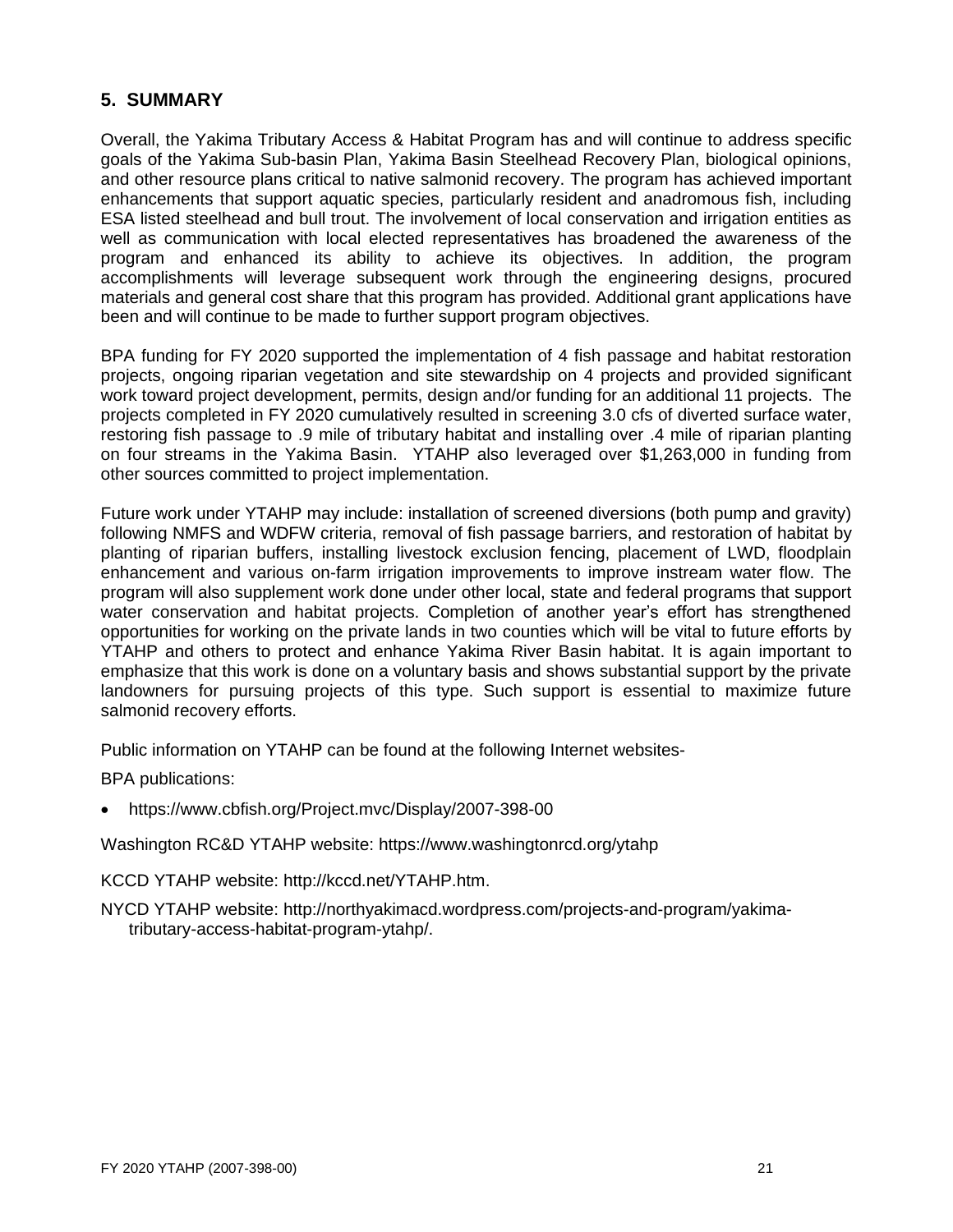### **REFERENCES**

Conley, A, J. Freudenthal, D. Lind, P. Mees, and R. Visser. 2009. Yakima Steelhead Recovery Plan. Yakima Basin Fish and Wildlife Recovery Board. [Yakima Steelhead Recovery Plan](https://ybfwrb.org/wp-content/uploads/2017/09/YakimaSteelheadPlan.pdf)  [\(ybfwrb.org\)](https://ybfwrb.org/wp-content/uploads/2017/09/YakimaSteelheadPlan.pdf)

Haring, D. 2001. Habitat Limiting Factors Yakima River Watershed-Water Resource Inventory Areas 37-39. Final Report for Washington State Conservation Commission. 364 pages. <https://ybfwrb.org/wp-content/uploads/2017/10/Haring-2001.pdf>

Yakima River Basin - Watershed Assessment. Tri-County Water Resources Agency, June 2000.

Yakima Subbasin Fish and Wildlife Planning Board (YSFWPB). 2004. Yakima Subbasin Salmon Recovery Plan. Final Draft, Management Plan Supplement. Prepared for the Northwest Power and Conservation Commission. November 26, 2004 (Final). <http://www.nwcouncil.org/fw/subbasinplanning/yakima/plan>

YTAHP (Yakima Tributary Access and Habitat Program) Biological Monitoring Report, 2007. SCW Resource Conservation & Development Council. [YTAHP Biological Monitoring Report.](https://51513f69-6c66-4758-acce-c6fd3edc9fba.filesusr.com/ugd/a17495_cf79a5461e834ea6953b29c34c4cae61.pdf)

YTAHP (Yakima Tributary Access and Habitat Program) Strategic Plan, 2020. SCW Resource Conservation & Development Council. [YTAHP Strategic Plan.](https://51513f69-6c66-4758-acce-c6fd3edc9fba.filesusr.com/ugd/a17495_6ea7e1c7b739442886f064c9a89360a3.pdf)

YTAHP Web Resources:

Washington RC&D Council, YTAHP: <https://www.washingtonrcd.org/ytahp>

- NYCD, YTAHP: http://northyakimacd.wordpress.com/projects-and-program/yakima-tributaryaccess-habitat-program-ytahp/
- KCCD, YTAHP: https://www.kccd.net/programs

MCFEG: http://midcolumbiafisheries.org

KCT: http://kittitasconservationtrust.org/

WDFW, Salmon and Steelhead Conservation:

https://wdfw.wa.gov/species-habitats/habitat-recovery/

YN Fisheries: https://www.yakamafish-nsn.gov

WA State JARPA (e-permitting): http://www.epermitting.wa.gov/site/jarpa/9983/jarpa.aspx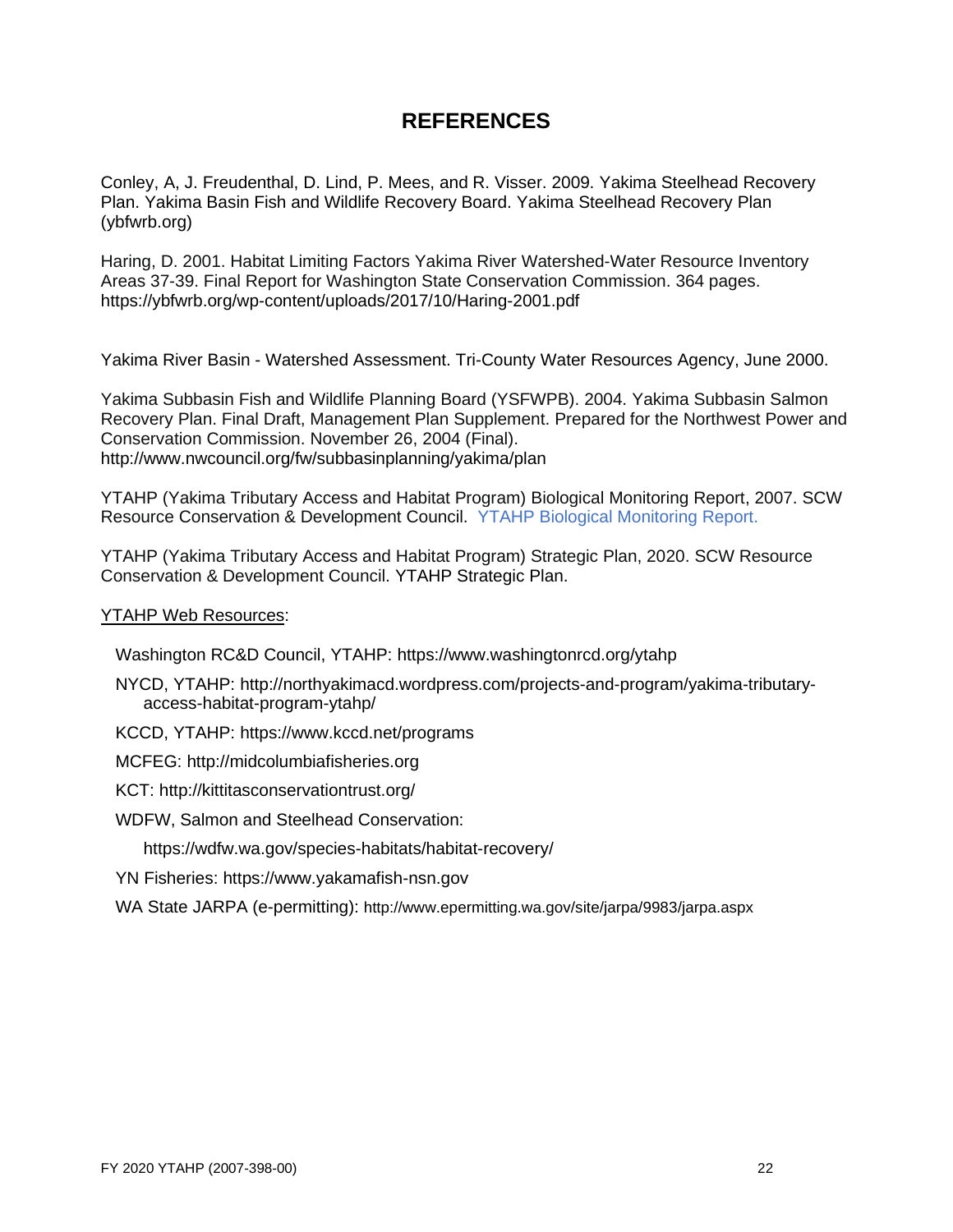

### **Appendices**

Appendix A: Award History

Appendix B: Annual Report History

Appendix C: FY 2020 Project Pictures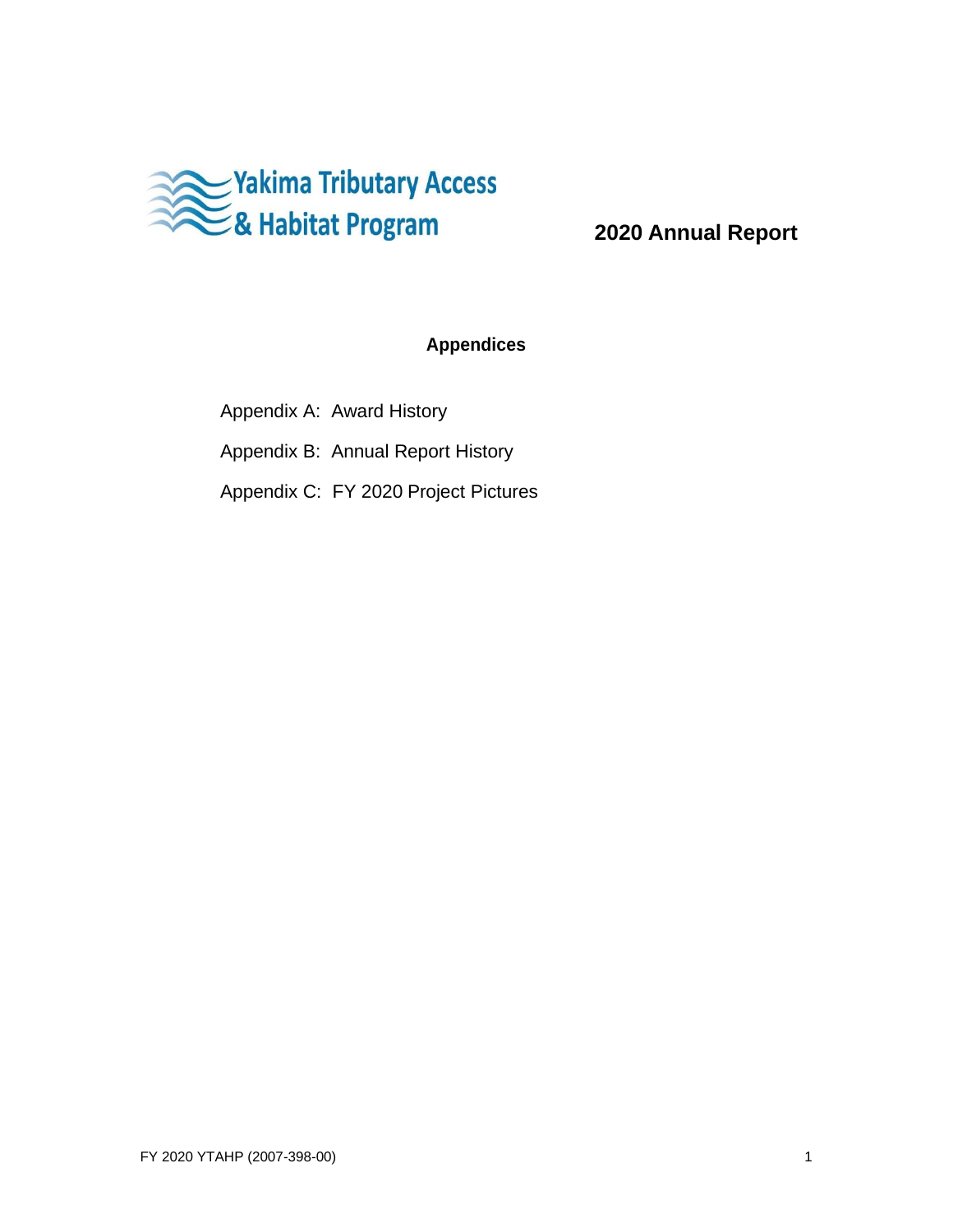### **APPENDIX A**



*Award History*

| Process:<br>Proposal:<br>Sponsor:<br>Award: | 2001 Action Plan<br>2002-025-00 YTAHP<br>Kittitas County Water Purveyors (subsequently the RC&D)<br>(\$5,543 not spent; June 02, shortened year)<br>2002: \$228,913                                                                                                                                                                                                                                                                                   |
|---------------------------------------------|-------------------------------------------------------------------------------------------------------------------------------------------------------------------------------------------------------------------------------------------------------------------------------------------------------------------------------------------------------------------------------------------------------------------------------------------------------|
| Process:<br>Proposal:<br>Sponsor:<br>Award: | <b>2002 Provincial Review</b><br>2002-025-01 YTAHP<br>Kittitas County Water Purveyors (subsequently the RC&D)<br>2003: \$695,608<br>(\$25,990 not spent)<br>2004: \$720,000<br>(\$24,612 not spent)<br>2005: \$879,935<br>(\$64 not spent)<br>2006: \$869,919<br>(\$10,080 not spent)                                                                                                                                                                 |
| Process:<br>Proposal:                       | 2007-2009 Provincial Review<br>2007-398-00 YTAHP<br>2007-398-00 Yakima River Basinwide Tributary Passage & Flow<br>(Combines 2002-025-01, 2003-001-00 and 2007-020-00)                                                                                                                                                                                                                                                                                |
| Sponsor:<br>Award:                          | So. Central WA Resource Conservation & Development Council<br>2007: \$879,996 (Exp \$121,723 and Cap \$758,273)<br>2008: \$879,995 (Exp \$121,722 and Cap \$758,273)<br>2009: \$879,999 (Exp \$121,726 and Cap \$758,273)<br>2010: \$879,999 (Exp \$121,726 and Cap \$758,273)<br>2011: \$879,999 (Exp \$121,726 and Cap \$758,273)<br>2012: \$902,000 (Exp \$124,769 and Cap \$777,231)<br>2013: \$897,732 (Exp \$127,605 and Cap \$770,127)         |
| Process:<br>Proposal:<br>Sponsor:<br>Award: | 2013 Geographic Review<br>2007-398-00 Yakima River Basinwide Tributary Passage & Flow YTAHP<br>So. Central WA Resource Conservation & Development Council<br>2014: \$904,926 (Expense \$127,605 and Capital \$777,321)<br>2015: \$904,926 (Expense \$479,834 and Capital \$425,092)<br>2016: \$904,926 Expense<br>2017: \$904,926 Expense<br>2018: \$901,476 Expense<br>2019: \$801,476 Expense<br>2020: \$801,476 Expense<br>2021: \$801,476 Expense |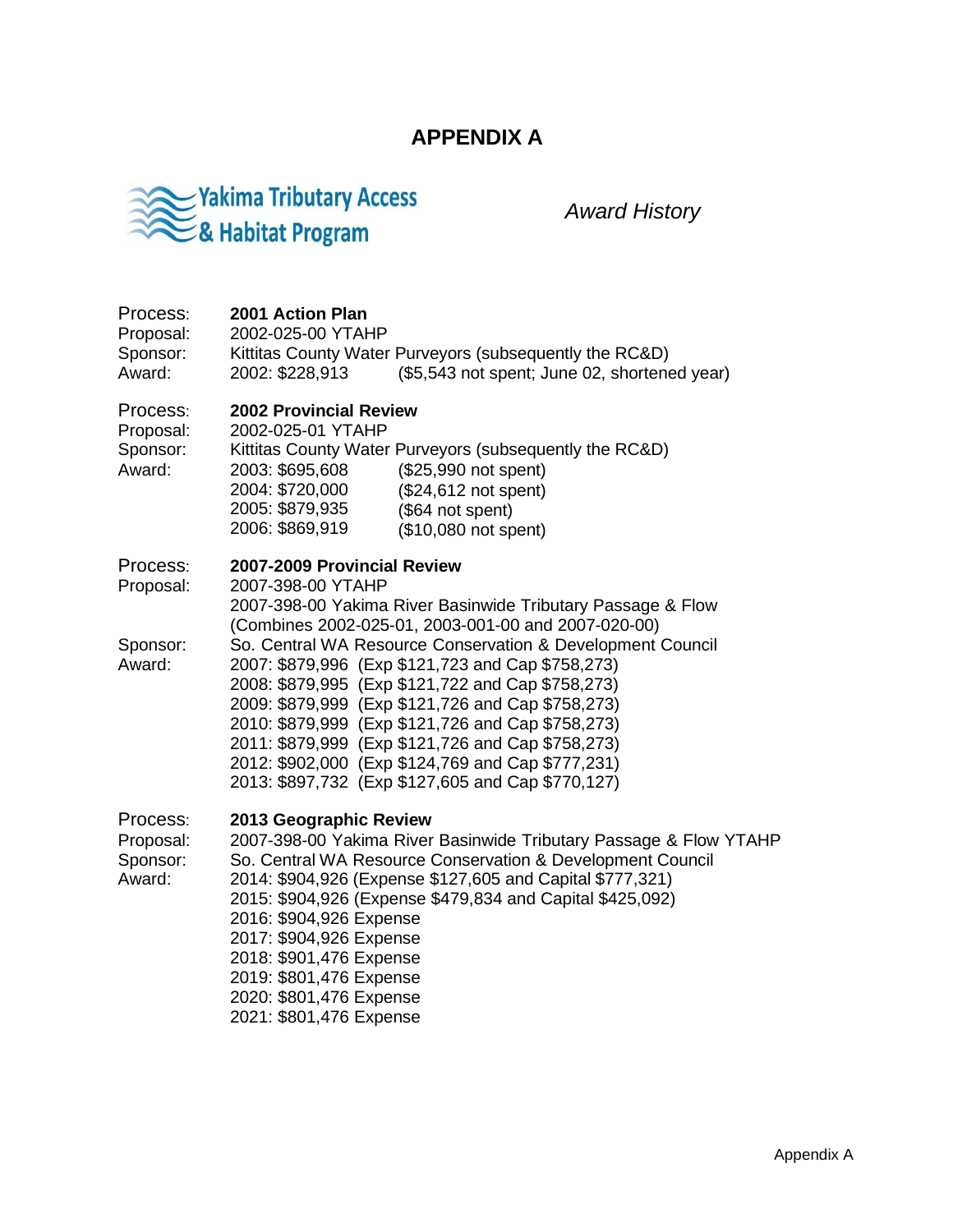### **APPENDIX B**



*Annual Reports*

| Period:   | FY 2002                                                    |
|-----------|------------------------------------------------------------|
| Report:   | 2002-025-00 Yakima Tributary Access and Habitat Program    |
| ID:       | DOE/BPA-00009726-1                                         |
| Author:   | So. Central WA Resource Conservation & Development Council |
| Date:     | April 2003                                                 |
| Period:   | FY 2003                                                    |
| Report:   | 2002-025-01 Yakima Tributary Access and Habitat Program    |
| ID:       | DOE/BPA-00011926-1                                         |
| Author:   | So. Central WA Resource Conservation & Development Council |
| Date:     | December 2003                                              |
| Period:   | FY 2004 (September 2003 – October 2004)                    |
| Report:   | 2002-025-01 Yakima Tributary Access and Habitat Program    |
| Contract: | 00011926                                                   |
| Author:   | So. Central WA Resource Conservation & Development Council |
| Date:     | December 2004                                              |
| Period:   | FY 2005 (September 2004 – October 2005)                    |
| Report:   | 2002-025-01 Yakima Tributary Access and Habitat Program    |
| Contract: | 11926                                                      |
| Author:   | So. Central WA Resource Conservation & Development Council |
| Date:     | October 2005                                               |
| Period:   | FY 2006 (October 2005 - September 2006)                    |
| Report:   | 2002-025-01 Yakima Tributary Access and Habitat Program    |
| Contract: | 24722                                                      |
| Author:   | So. Central WA Resource Conservation & Development Council |
| Date:     | October 2006                                               |
| Period:   | FY 2007 (October 2006 - March 2008)                        |
| Report:   | 2002-025-01 Yakima Tributary Access and Habitat Program    |
| Contract: | 24722                                                      |
| Author:   | So. Central WA Resource Conservation & Development Council |
| Date:     | August 2008                                                |
| Period:   | FY 2008 (April 2008 - March 2009)                          |
| Report:   | 2002-025-01 Yakima Tributary Access and Habitat Program    |
| Contract: | 24722                                                      |
| Author:   | So. Central WA Resource Conservation & Development Council |
| Date:     | December 2009                                              |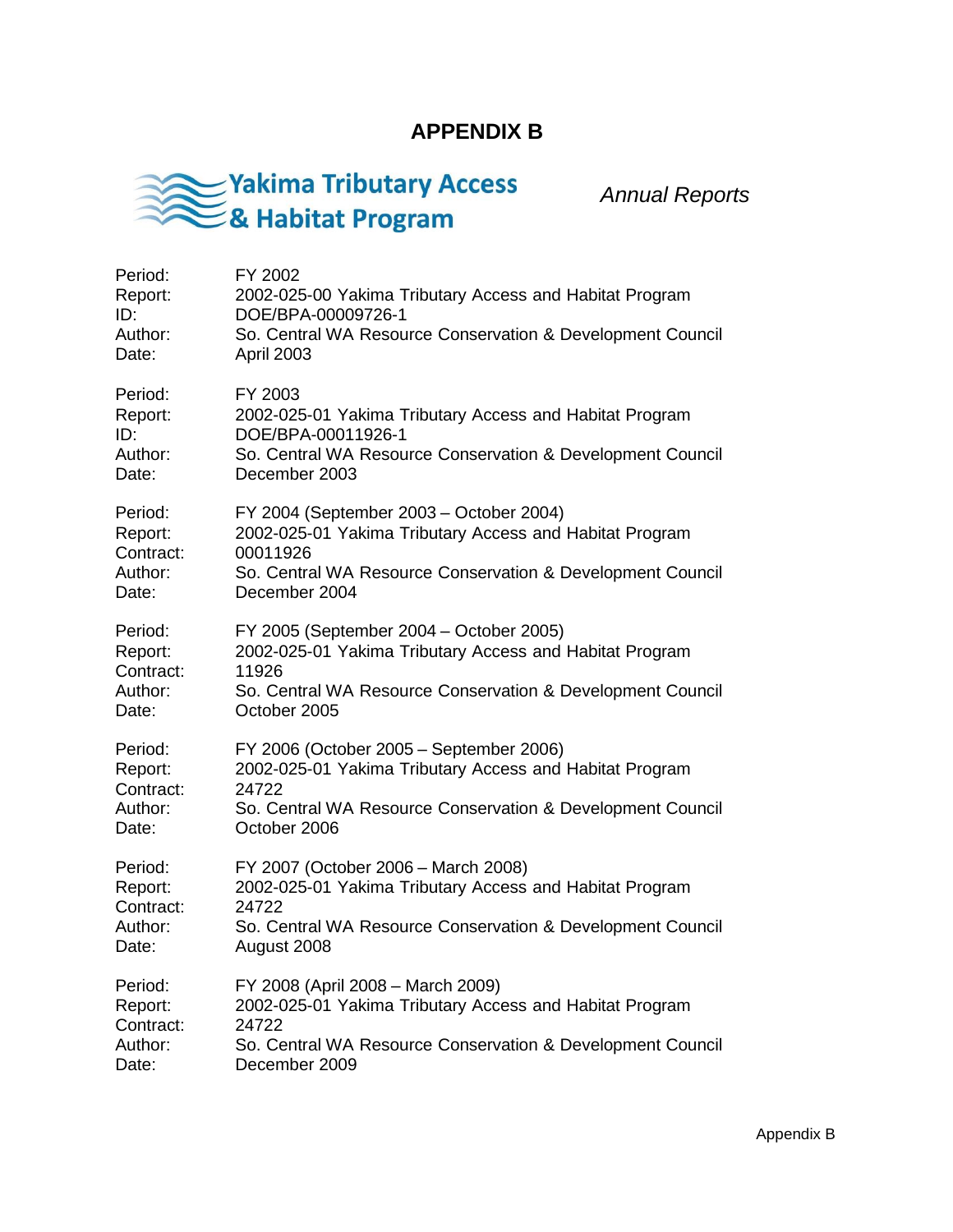### **APPENDIX B**



*Annual Reports, continued*

| Period:                                              | FY 2009 (April 2009 - March 2010)                                                                                                                                                                                                         |
|------------------------------------------------------|-------------------------------------------------------------------------------------------------------------------------------------------------------------------------------------------------------------------------------------------|
| Project:                                             | 2007-398-00 Yakima Tributary Access and Habitat Program                                                                                                                                                                                   |
| Contract:                                            | 46802                                                                                                                                                                                                                                     |
| Author:                                              | So. Central WA Resource Conservation & Development Council                                                                                                                                                                                |
| Date:                                                | April 2010                                                                                                                                                                                                                                |
| Period:                                              | FY 2010 (April 2010 - March 2011)                                                                                                                                                                                                         |
| Project:                                             | 2007-398-00 Yakima Tributary Access and Habitat Program                                                                                                                                                                                   |
| Contracts:                                           | 46802 Capital; 46861 Expense                                                                                                                                                                                                              |
| Author:                                              | So. Central WA Resource Conservation & Development Council                                                                                                                                                                                |
| Date:                                                | May 2011                                                                                                                                                                                                                                  |
| Period:                                              | FY 2011 (April 2011 - March 2012)                                                                                                                                                                                                         |
| Project:                                             | 2007-398-00 Yakima Tributary Access and Habitat Program                                                                                                                                                                                   |
| Contracts:                                           | 52299 Capital; 51799 Expense                                                                                                                                                                                                              |
| Author:                                              | So. Central WA Resource Conservation & Development Council                                                                                                                                                                                |
| Date:                                                | <b>June 2012</b>                                                                                                                                                                                                                          |
| Period:                                              | FY 2012 (April 2012 - March 2013)                                                                                                                                                                                                         |
| Report:                                              | 2007-398-00 Yakima Tributary Access and Habitat Program                                                                                                                                                                                   |
| Contracts:                                           | 56617 Capital; 56682 Expense                                                                                                                                                                                                              |
| Author:                                              | So. Central WA Resource Conservation & Development Council                                                                                                                                                                                |
| Date:                                                | <b>July 2013</b>                                                                                                                                                                                                                          |
| Period:<br>Report:<br>Contracts:<br>Author:<br>Date: | FY 2013 (April 2013 - March 2014)<br>2007-398-00 Yakima Tributary Access and Habitat Program<br>00060456/00064516 Capital;<br>00060457/00064515 Expense<br>So. Central WA Resource Conservation & Development Council<br><b>June 2014</b> |
| Period:                                              | FY 2014 (April 2014 - March 2015)                                                                                                                                                                                                         |
| Report:                                              | 2007-398-00 Yakima Tributary Access and Habitat Program                                                                                                                                                                                   |
| Contracts:                                           | 00064516 Capital; 00064515 Expense                                                                                                                                                                                                        |
| Author:                                              | So. Central WA Resource Conservation & Development Council                                                                                                                                                                                |
| Date:                                                | <b>June 2015</b>                                                                                                                                                                                                                          |
| Period:                                              | FY 2015 (April 2015 - March 2016)                                                                                                                                                                                                         |
| Report:                                              | 2007-398-00 Yakima Tributary Access and Habitat Program                                                                                                                                                                                   |
| Contract:                                            | 00068444 Capital; 00068714 Expense                                                                                                                                                                                                        |
| Author:                                              | So. Central WA Resource Conservation & Development Council                                                                                                                                                                                |
| Date:                                                | June 2016                                                                                                                                                                                                                                 |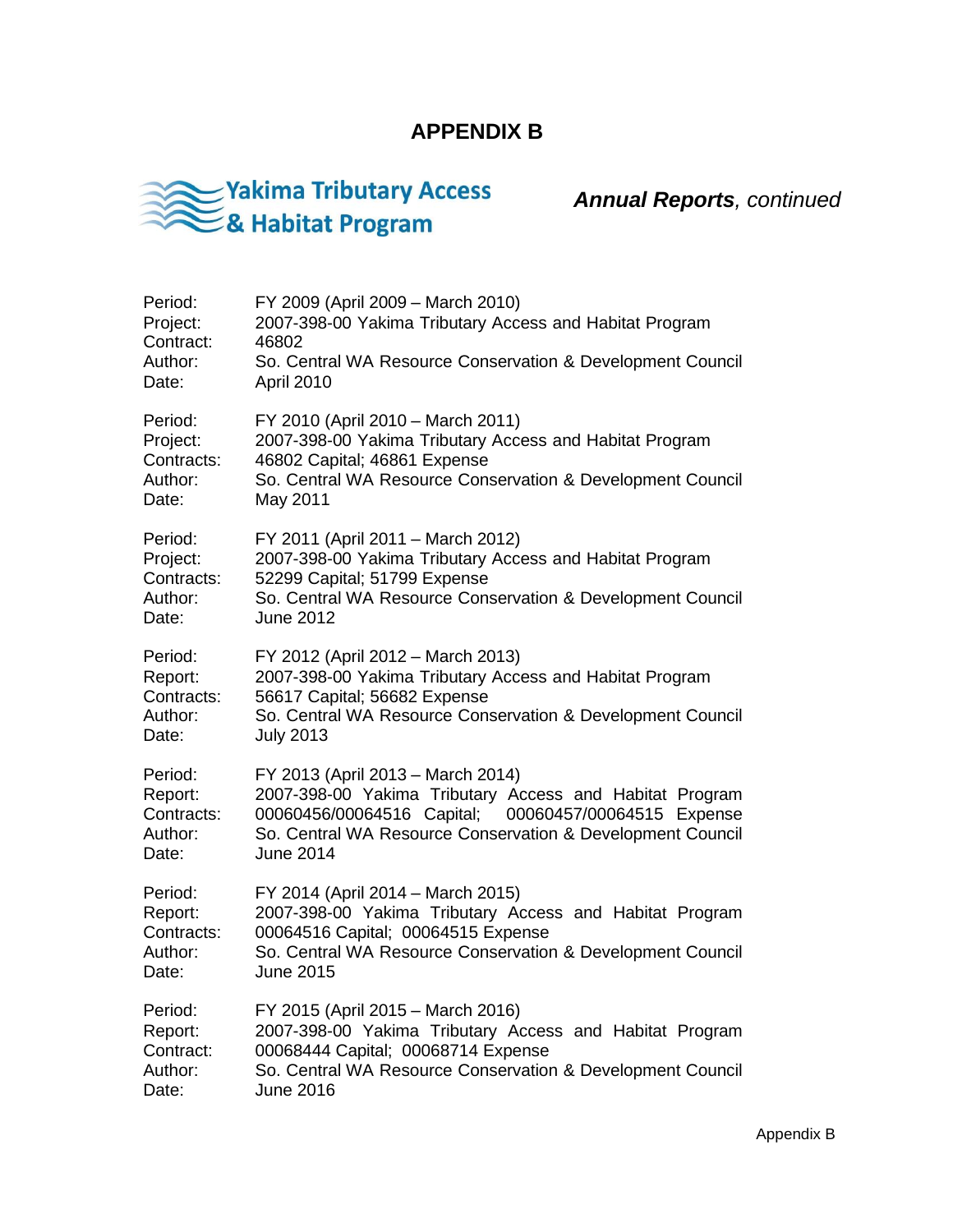### **APPENDIX B**



| Period:   | FY 2016 (April 2016 - March 2017)                       |
|-----------|---------------------------------------------------------|
| Report:   | 2007-398-00 Yakima Tributary Access and Habitat Program |
| Contract: | 71584 Expense                                           |
| Author:   | Washington Resource Conservation & Development Council  |
| Date:     | June 2017                                               |
| Period:   | FY 2017 (April 2017 – March 2018)                       |
| Report:   | 2007-398-00 Yakima Tributary Access and Habitat Program |
| Contract: | 75738 Expense                                           |
| Author:   | Washington Resource Conservation & Development Council  |
| Date:     | <b>June 2018</b>                                        |
| Period:   | FY 2018 (April 2018 – March 2019)                       |
| Report:   | 2007-398-00 Yakima Tributary Access and Habitat Program |
| Contract: | 78789 Expense                                           |
| Author:   | Washington Resource Conservation & Development Council  |
| Date:     | <b>June 2019</b>                                        |
| Period:   | FY 2019 (April 2019 – March 2020)                       |
| Report:   | 2007-398-00 Yakima Tributary Access and Habitat Program |
| Contract: | 81849 Expense                                           |
| Author:   | Washington Resource Conservation & Development Council  |
| Date:     | <b>June 2020</b>                                        |
| Period:   | FY 2020 (April 2020 - March 2021)- pending              |
| Report:   | 2007-398-00 Yakima Tributary Access and Habitat Program |
| Contract: | 84929 Expense                                           |
| Author:   | Washington Resource Conservation & Development Council  |
| Date:     | <b>June 2021</b>                                        |